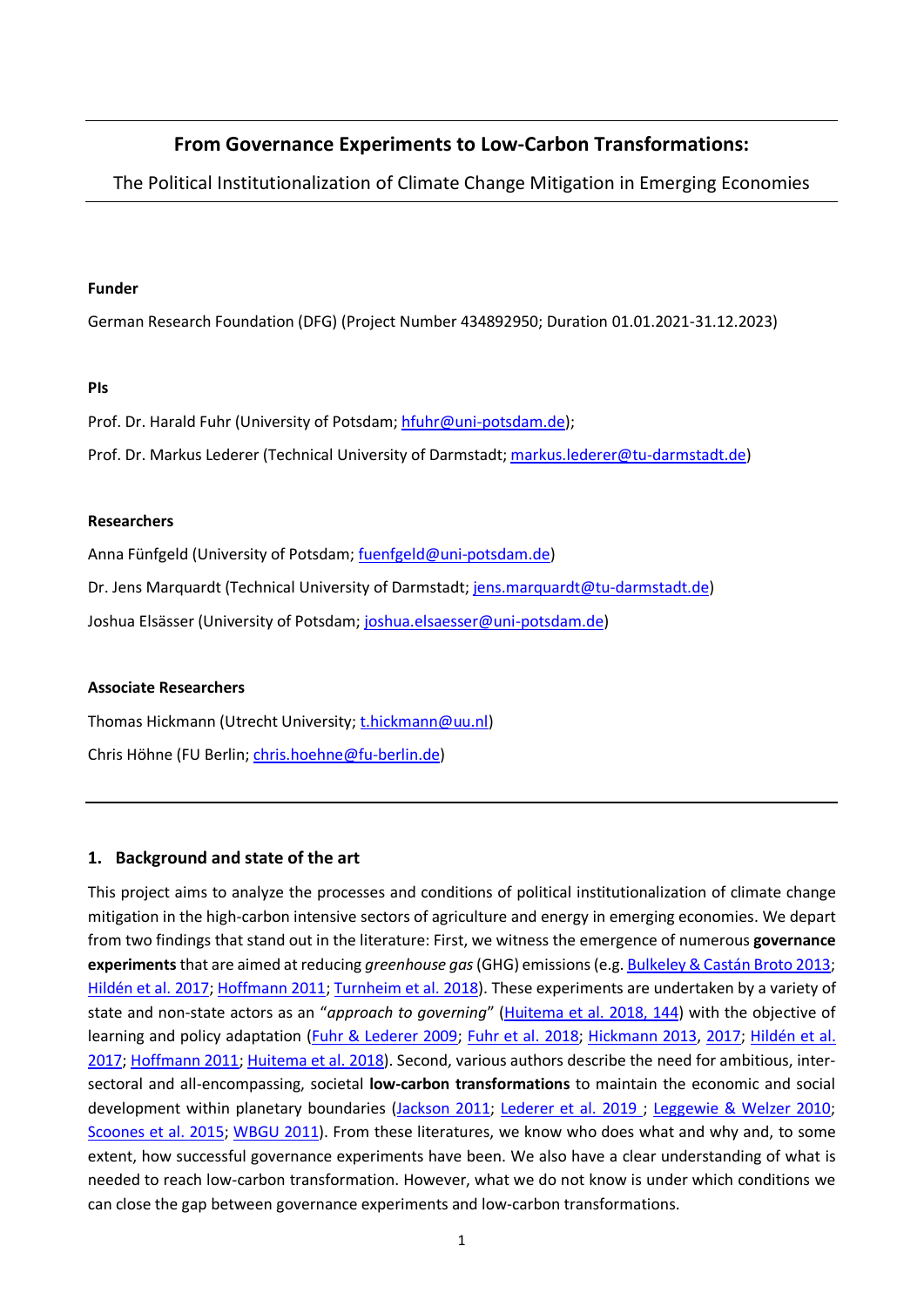In **our own research**, we have focused for a long time on carbon governance arrangements in the Global South [\(Fuhr & Lederer 2009;](#page-12-4) [Fuhr et al. 2018;](#page-12-5) [Lederer 2014](#page-13-2) [2015;](#page-13-3) [Lederer et al. 2018;](#page-13-4) [Lederer et al. 2019 \)](#page-13-0). In a **previous DFG project** (Reference Numbers: FU 274/11-1 and LE 2644/4-1; Project Number: 270088441) we have analyzed the evolution and impact of two important climate governance experiments – *Reducing Emissions from Deforestation and Forest Degradation* (REDD+) initiated in a top-down fashion, and *Transnational City Networks*resulting from bottom-up activities – in Brazil, India, South Africa, and Indonesia. In particular, we investigated how these initiatives are reconfiguring public authority through recentralization or decentralization [\(Hickmann et al.](#page-12-9) 2017; [Höhne et al. 2018\)](#page-12-10), and what kind of organizational and policy changes are being triggered in the respective policy fields [\(Lederer et al. Forthcoming;](#page-13-5) [Lederer & Höhne under](#page-13-6)  [review;](#page-13-6) [Stehle et al. 2019\)](#page-14-3). We found that governance experiments were taken up very differently across countries, sectors, and even within countries and sectors, and that there was a high variation in terms of the political institutionalization, particularly at the subnational level [\(Elsässer et al. 2018;](#page-12-11) [Hickmann et al. 2017;](#page-12-9) [Höhne 2018;](#page-12-12) [Lederer et al. Forthcoming;](#page-13-5) [Stehle et al. 2019\)](#page-14-3). We found that various interesting developments are occurring, regarding both policies and organizations (e.g. the establishment of REDD+ agencies at the national and provincial level in Indonesia and East Kalimantan, the moratorium on new forest concessions in Indonesia, and the launch of the Green India Mission as a domestic substitute for REDD+ in India). While some policy makers initiated highly ambitious projects (e.g. the Corridors of Freedom Project in Johannesburg or the Forest Carbon Partnership Facility Project on REDD+ in East Kalimantan), other initiatives showed very little progress (e.g. C40 engagement in Indian cities, such as Bangalore or New Delhi or Curitiba in Brazil), became stuck or even collapsed once the government changed (e.g. Central Kalimantan on REDD+ or increasing GHG emission trends despite existing climate policies in Sao Paolo).

Hence, we witness a **micro-macro paradox** similar to that of reform processes in international development cooperation [\(Andrews 2013;](#page-11-0) [Andrews et al. 2017;](#page-11-1) [particularly in state reform, see Campbell & Fuhr 2004;](#page-12-13) [Grindle 2007;](#page-12-14) [Levy 2015;](#page-13-7) [OECD 2018\)](#page-13-8) and we are thus interested in understanding the conditions under which governments move towards low-carbon transformations. Some authors claim that governance experiments scale up and are being entrenched in political dynamics [\(Bernstein & Hoffmann 2018\)](#page-11-2) or by the diffusion of new policy instruments [\(Jordan & Huitema 2014\)](#page-13-9). However, these literatures stay rather vague on the necessary or sufficient conditions for such processes to take place. As we will elaborate further below, we assume that **political institutionalization is the missing link** in overcoming "political aspects of carbon lock-in" [\(Bernstein & Hoffmann 2018,](#page-11-2) 194). Interestingly, this coincides with our own findings, namely that single governance experiments rarely resulted in disruptive developments towards transformation. Instead, we found that context mattered crucially, and that we need to look for more fundamental political dynamics to understand (non-)institutionalization of climate change mitigation [\(Lederer et al. Forthcoming;](#page-13-5) Lederer & [Höhne under review;](#page-13-6) [Stehle et al. 2019\)](#page-14-3).

The institutional change literature **defines institutions** as "a set of rules, formal or informal, that actors generally follow, whether for normative, cognitive, or material reasons, and organizations as durable entities with formally recognized members, whose rules also contribute to the institutions of the political economy" [\(Hall & Soskice 2001, 9;](#page-12-15) [see also North 1990\)](#page-13-10). **Institutionalization** is thus the process of developing formal and informal rules (including organizations) and changing previous existing formal and informal rules (including organizations) [\(see Pasquini & Shearing 2014, 287 for a similar perspective\)](#page-13-11). Institutionalization can occur inside the political system (i.e. in terms of polity, politics, and policy) and outside of it in the broader society (i.e. in terms of social and economic structures, processes and content). In the following, we focus only on institutionalization in the political (and administrative) system, as political dynamics are decisive [\(Bernstein & Hoffmann 2018\)](#page-11-2).

Institutionalization is **different from policy integration** insofar as the latter focuses predominantly on the coordination and collaboration between silo-administrative structures. Some authors assume that better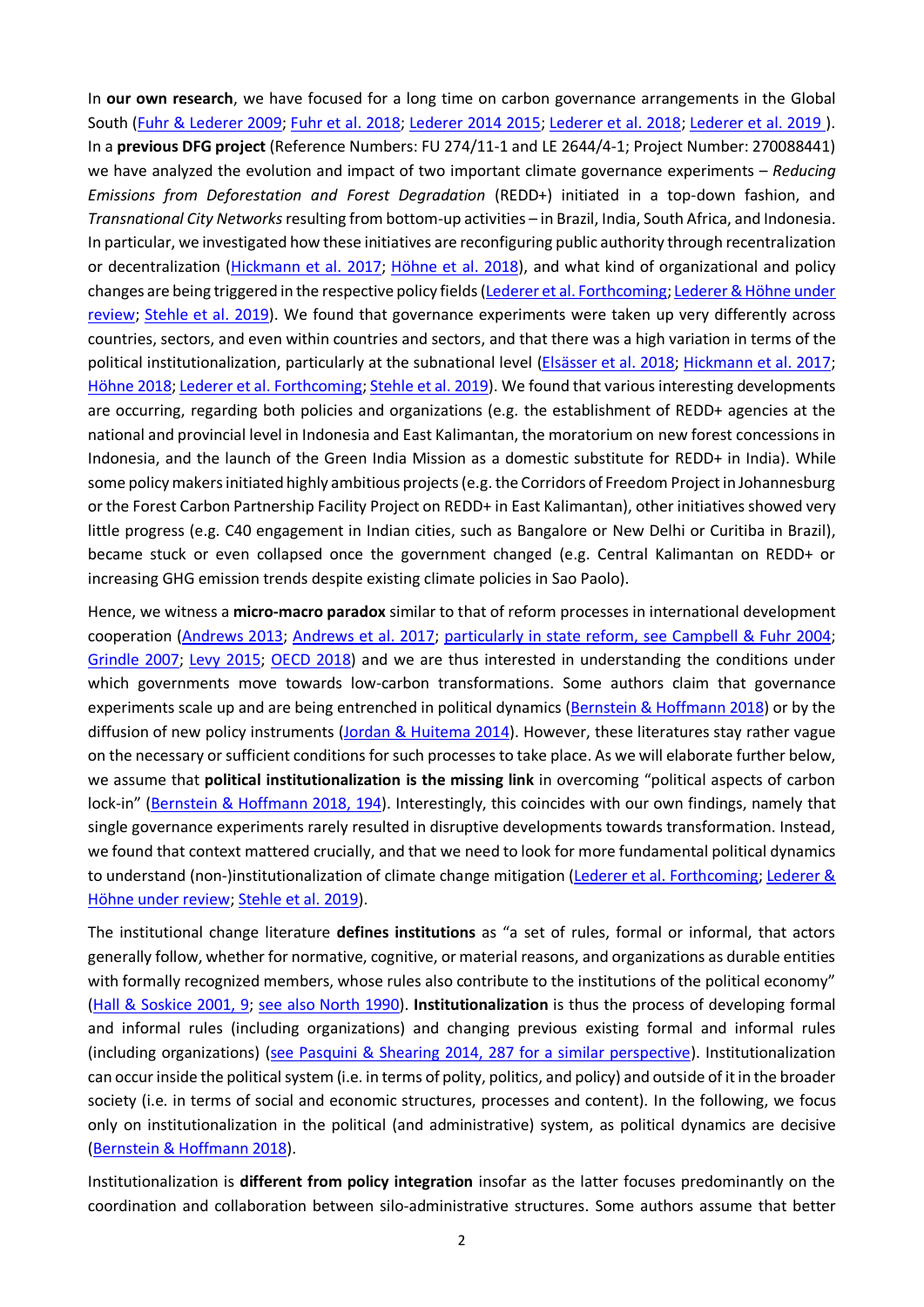policy integration leads to better performance, even though evidence on this is scarce [\(Candel & Biesbroek](#page-12-16)  [2016;](#page-12-16) [for an exception see Persson et al. 2016;](#page-13-12) [Tosun & Lang 2017\)](#page-14-4). By contrast, our focus is less on procedural aspects, but rather on the **conditions** that lead to the outcome of institutionalization as the very substance of (non-)change. As we will explain below, we borrow from the literature on structure (i.e. geography, markets, political-administrative set-up, and normative orders), agency (state and non-state leadership), and multi-level politics (i.e. inter-/transnational and domestic politics) (see *Section 2* for further details). We thereby follow the argument recently raised in the literature on policy integration, which has acknowledged that more fundamental political aspects preclude transformational change [\(Ravikumar et al.](#page-13-13)  [2018\)](#page-13-13).

The **(global) environmental politicsliterature** so far knows very little about the conditions under which entire policy fields can be transformed, particularly when it comes to climate change mitigation in the respective policy fields (for notable exceptions, see [Rüdinger et al. 2018;](#page-14-5) [van der Heijden 2013\)](#page-14-6). Previous research has primarily focused on analyzing the level of domestic climate change ambitions [\(Burck et al. 2018;](#page-12-17) [Climate](#page-12-18)  [Action Tracker 2017;](#page-12-18) [Rüdinger et al. 2018\)](#page-14-5), indicating that progress in formulating rigorous climate policies has always been highly uneven across countries (e.g. [Bernauer & Böhmelt 2013;](#page-11-3) [Tobin 2017\)](#page-14-7). This body of literature has neither explained the conditions for success and failure [\(for a first attempt to evaluate the](#page-11-4)  [credibility of ambitions, see Averchenkova & Matikainen 2016\)](#page-11-4) nor the observable differences *within* countries, namely between subnational jurisdictions or across policy fields. Furthermore, scholars dealing with climate governance experiments have neither included issues of timing and sequencing in their research [\(Rüdinger et al. 2018\)](#page-14-5), nor have policy sciences included "insights into how experiments affect […] policy change" [\(Huitema et al. 2018, 156\)](#page-12-3). By contrast, research on societal and economic transitions has highlighted that innovations emerge in specific niches, and that economic and technological aspects have to come together to foster change [\(Geels 2011\)](#page-12-19). But these literatures have left governance issues and the role of governments largely at the margin [\(Meadowcroft 2011\)](#page-13-14). Moreover, most explanations for 'radical climate policy change' are based on policy models that essentially reflect the domestic structures and lessons from the US, and are limited in their application to the global North [\(Carter & Jacobs 2014\)](#page-12-20). Furthermore, most of these case studies do not integrate global governance developmentssufficiently [\(Lederer 2015;](#page-13-3) [Purdon 2015\)](#page-13-15) and only a few focus on particular aspects of climate change institutionalization in the Global South in a comparative manner [\(Held et al. 2013;](#page-12-21) [Urban & Sumner 2012;](#page-14-8) [Urban 2014\)](#page-14-9). Our project will contribute to filling this gap by providing new insights into the conditions that are necessary and sufficient for political institutionalization to set us on a path towards low-carbon transformations.

#### **2. Objectives and Work Program**

The project's **objective** is to explain why the political institutionalization of climate change mitigation advances at different speeds, and why in some instances there has been little progress or even a reversal of former achievements. Our **research question** is: Under what conditions does climate change mitigation become politically institutionalized in the high-carbon intensive sectors of energy and agriculture at the subnational governmental level of democratic emerging economies? This focus is of **theoretical relevance**, as our research project contributes to the literature on domestic political institutionalization (outome/ dependent variable) in the field of global policy-making (for similar approaches, see [Bernstein & Hoffmann](#page-11-2)  [2018;](#page-11-2) [Rüdinger et al. 2018\)](#page-14-5) and brings it together with the literature on agency, structural impediments as well as multi-level politics (conditions/ independent variable). It is therefore potentially relevant beyond the field of global climate politics. **Empirically**, we go beyond the existing literatures on governance experimentation and low-carbon transformations by focusing on the processes through which climate change mitigation becomes gradually institutionalized at a defined governmental level, and within a certain high carbon-intensive sector. **Methodologically**, our research project is innovative as we will use QCA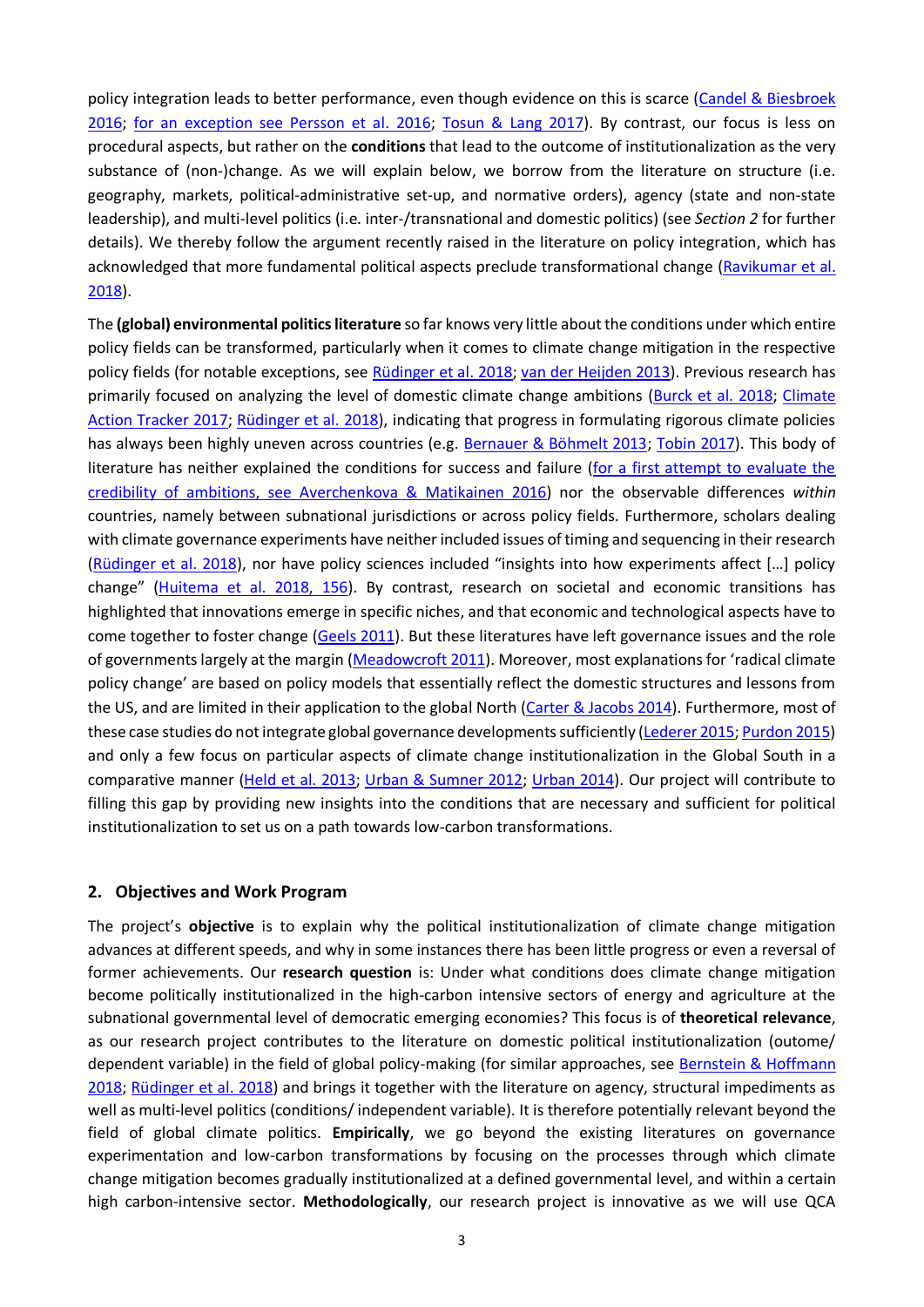(*qualitative comparative analysis)* that will enable us to investigate sets of necessary and sufficient conditions.

The dependent variable**,** or the **outcome** we are interested in, is the (non-)existence of the political institutionalization of climate change mitigation in two high-carbon intensive sectors at the subnational level: energy and agriculture. More specifically, we are interested in the advancement of solar energy (as part of renewable energy) and forest-related climate smart conservation agriculture (as part of climate smart agriculture) as they present specific sector solutions for moving towards low-carbon societal transformations. We scrutinize subnational polities within four democratic emerging economies (Brazil, India, Indonesia, and South Africa) and focus on the period between 2005 and 2021.

In the **agricultural sector** we focus on the **promotion of forest-related climate smart conservation agriculture**. REDD+ projects and policies are massively influenced by domestic pressure groups in the agricultural sector [\(Lederer et al. Forthcoming;](#page-13-5) [Solymosi et al. 2013\)](#page-14-10), and they can only succeed within a broader inter-sectoral approach that holistically understandsforestry as part of a broader landscape [\(Lederer](#page-13-16)  [2012;](#page-13-16) [Turnhout et al. 2017\)](#page-14-11). This is now being conceptualized as *climate smart agriculture* (CSA) [\(Arakelyan](#page-11-5)  [et al. 2017;](#page-11-5) [FAO 2018;](#page-12-22) [Harvey et al. 2014;](#page-12-23) [Totin et al. 2018\)](#page-14-12)<sup>1</sup> We will focus on the political institutionalization of forest-related conservation agriculture ( $\frac{Harvey}{}$  et al. 2014) as one specific form of CSA, as it refers to practices that also relate to the protection of tropical forests, which is critical for most rainforest nations at the agricultural-forest-frontier in the Global South. In the **energy sector**, we investigate the **promotion of solar energy**. This sector has a huge potential in the Global South and will be of crucial importance for lowcarbon transformations. Solar energy is very promising and less environmentally harmful than hydropower and bio-fuel [\(Edenhofer et al. 2012;](#page-12-24) [Gibson et al. 2017;](#page-12-25) [Pimentel 2008\)](#page-13-17). In our previous research project, which also analyzed the role of transnational city networks, we found that transnational efforts to promote renewable energy (RE) were hampered by institutional structures within nation-states, particularly by the overall lack of competences and resources of city governments and vested business interests [\(Elsässer et al.](#page-12-11)  [2018;](#page-12-11) [Hickmann et al. 2017\)](#page-12-9). Revenue and expenditure authorities often resided exclusively with higher levels of government, such as provinces or states, limiting the range of local climate action. However, some initiatives succeeded and progressively attempted to broaden their scope – and are thus likely to provide interesting evidence for our research.

We **operationalize the political institutionalization of climate change mitigation** through four different types of changes which relate to the formal and informal rules in respective sectors under investigation: (i) rhetorical and discursive changes, (ii) organizational changes, (iii) policy changes, and (iv) changes in implementation (see *Table 1*).

Political institutionalization does not only represent a process. It is also a specific outcome that can be measured at the end of the investigation period by tracking the changes in rhetoric, organizations, policies and implementation that have occurred since the starting point [\(Bernstein & Hoffmann 2018 speak of scale](#page-11-2)  [up and entrenchment which is certainly close to what we have in mind,](#page-11-2) but we believe institutionalization is [the better term\)](#page-11-2). All four types can be understood along a continuum that ranges at one end from no change to small and major change, and finally to radical change at the other end [\(Capano 2009;](#page-12-26) [Hall 1993\)](#page-12-27). This draws on the results of our previous research where we analyzed reconfigurations of authority focusing on the build-up of capacities as well as on the initial signs of policy changes for urban climate change issues and forestry [\(Lederer et al. Forthcoming;](#page-13-5) [Lederer & Höhne under review;](#page-13-6) [Stehle et al. 2019\)](#page-14-3). However, as we are focusing on institutionalization and lock-in effects over time, we include rhetorical change as a very initial phase, and implementation plus roll-out as a highly advanced phase of political institutionalization. Rhetorical

<sup>1</sup> CSA aims at "transform[ing] and reorient[ing] agricultural systems [...by] sustainably increasing agricultural productivity and incomes; adapting and building resilience to climate change; and reducing and/or removing greenhouse gas emissions" (FAO [2018](#page-12-22)).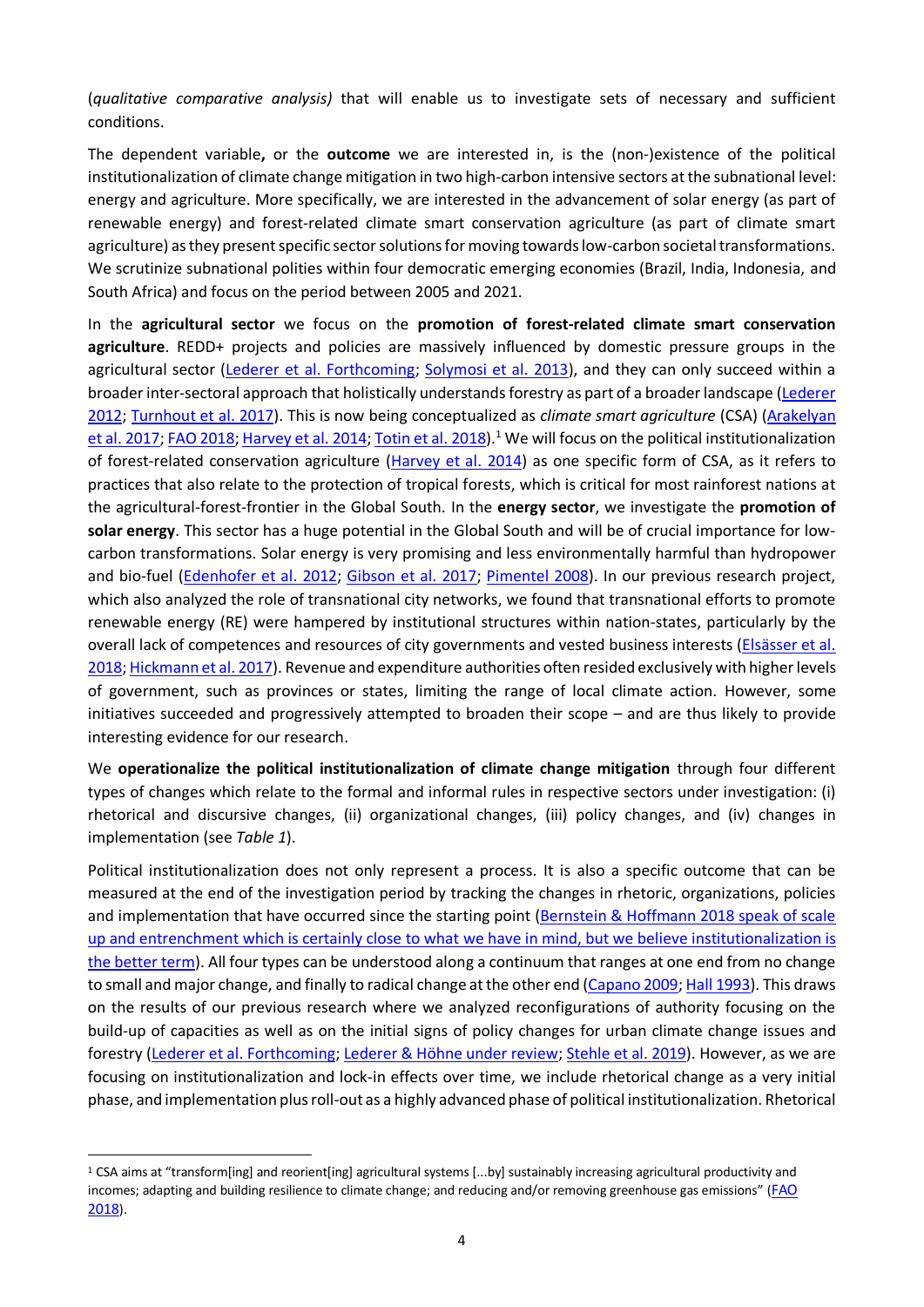changes can be important signals to societal actors for shifting towards low-carbon transformation, e.g. investing in solar energy or moving towards forest-related climate smart conservation agriculture.

| Type of             | Operationalization                                                                | No                               | <b>Small Change</b>                                                                                  | <b>Major Change</b>                                                                                  | <b>Radical Change</b>                                                                             | Reversal                                                                                                     |
|---------------------|-----------------------------------------------------------------------------------|----------------------------------|------------------------------------------------------------------------------------------------------|------------------------------------------------------------------------------------------------------|---------------------------------------------------------------------------------------------------|--------------------------------------------------------------------------------------------------------------|
| Change              |                                                                                   | change<br>(0)                    | (0.3)                                                                                                | (0.7)                                                                                                | (1)                                                                                               |                                                                                                              |
| <b>Rhetoric</b>     | Evolvement over<br>time of discourse by<br>actors on climate<br>change mitigation | Rhetorical<br>rejection          | Only few actors<br>argue in favor<br>of climate<br>change<br>mitigation                              | Statements are<br>divided with<br>regard to<br>climate change<br>mitigation                          | Rhetorical<br>statements are<br>fully aligned with<br>regard to climate<br>change mitigation      | Backsliding to former<br>political positions in<br>statements with<br>regard to climate<br>change mitigation |
| <b>Policy</b>       | Set-up of laws,<br>regulations, and<br>development plans                          | Policy<br>rejection              | Change of level<br>of a policy<br>instrument                                                         | Change of<br>policy<br>instruments                                                                   | Change of<br>hierarchy of goals<br>of a policy                                                    | <b>Backsliding to former</b><br>political positions in<br>policies                                           |
| Organi-<br>zation   | Set-up and changes<br>in bureaucracies<br>and capacities<br>within a sector       | Organi-<br>zational<br>rejection | Few people<br>work on the<br>issue                                                                   | Small units set-<br>up                                                                               | Large department<br>set-up                                                                        | Backsliding to former<br>organizational<br>structure                                                         |
| Implemen-<br>tation | Implementation<br>orders, resource<br>provision, and<br>enforcement               | Implemen<br>tation<br>rejection  | Small amount of<br>funding<br>allocated and<br>disbursed;<br>policy change<br>mostly un-<br>enforced | Medium<br>amount of<br>funding<br>allocated and<br>disbursed and<br>policy change<br>mostly enforced | Large amount of<br>funding allocated<br>and disbursed;<br>policy change<br>completely<br>enforced | Backsliding to former<br>political<br>implementation<br>status                                               |

**Table 1:** Operationalization of Political Institutionalization of Climate Mitigation in High-Carbon Intensive Sectors

Source: Own Compilation based on policy literature [\(Capano 2009;](#page-12-26) [Hall 1993\)](#page-12-27) and own research [\(Höhne 2018;](#page-12-12) [Lederer et al.](#page-13-5)  [Forthcoming;](#page-13-5) [Lederer & Höhne under review;](#page-13-6) [Stehle et al. 2019\)](#page-14-3).

We will adopt a **two-step approach**. First, we will undertake **a cross-country comparison** analyzing variation at the subnational level in four democratic emerging economies (Brazil, India, Indonesia, and South Africa). In each country, there are subnational jurisdictions with differing degrees of political institutionalization of climate change mitigation in the sectors of energy and agriculture. For each policy field and each country, we analyze two subnational jurisdictions. Altogether, we scrutinize 16 subnational jurisdictions and compare them with each other (see below our criteria for case selection and how we will use QCA methodology). Second, we will undertake **in-depth case studies** focusing on the causal mechanisms within the configurations and solution pathways identified in the first step.

When it comes to the **conditions**that enable or hinder institutionalization, out of the many possible variables we focus on **eight key conditions** within the following three clusters: (i) agency, (ii) structure and (iii) multilevel politics. They are based on two complementary sources: First, on our own research, in which we have found evidence for their relevance [\(Elsässer et al. 2018;](#page-12-11) [Höhne 2018;](#page-12-12) [Höhne et al. 2018;](#page-12-10) [Lederer et al.](#page-13-5)  [Forthcoming;](#page-13-5) [Lederer & Höhne under review;](#page-13-6) [Stehle et al. 2019\)](#page-14-3). Second, on the literatures that have stressed the importance of (i) agency through state and non-state leadership [\(Finnemore & Sikkink 1998;](#page-12-28) [Keck & Sikkink 1998;](#page-13-18) [Liefferink & Wurzel 2017;](#page-13-19) [Mintrom & Luetjens 2017\)](#page-13-20); (ii) structures through markets, political-administrative configurations, normative orders, and geophysical conditions [\(Checkel 1999;](#page-12-29) [Risse et](#page-13-21)  [al. 2013;](#page-13-21) [Smoke 2015\)](#page-14-13); and (iii) multi-level politics through domestic and international support or constraints [\(Hooghe & Marks 2001,](#page-12-30) [2003;](#page-12-31) [Weibust & Meadowcroft 2014\)](#page-14-14). The latter has also been shown in the literature on the Global South's dual transitions towards democratic market economies [\(Haggard & Kaufman 1995;](#page-12-32) [Merkel 2010;](#page-13-22) [Nelson 1989\)](#page-13-23) and in the norm literature on human rights [\(Keck & Sikkink 1998;](#page-13-18) [Risse et al. 1999;](#page-13-24) [Schapper 2017\)](#page-14-15). We argue that these eight conditions are most likely to play a role in specific configurations and thus we do not formulate mutually exclusive hypotheses. In short, our research design is represented in the following graph: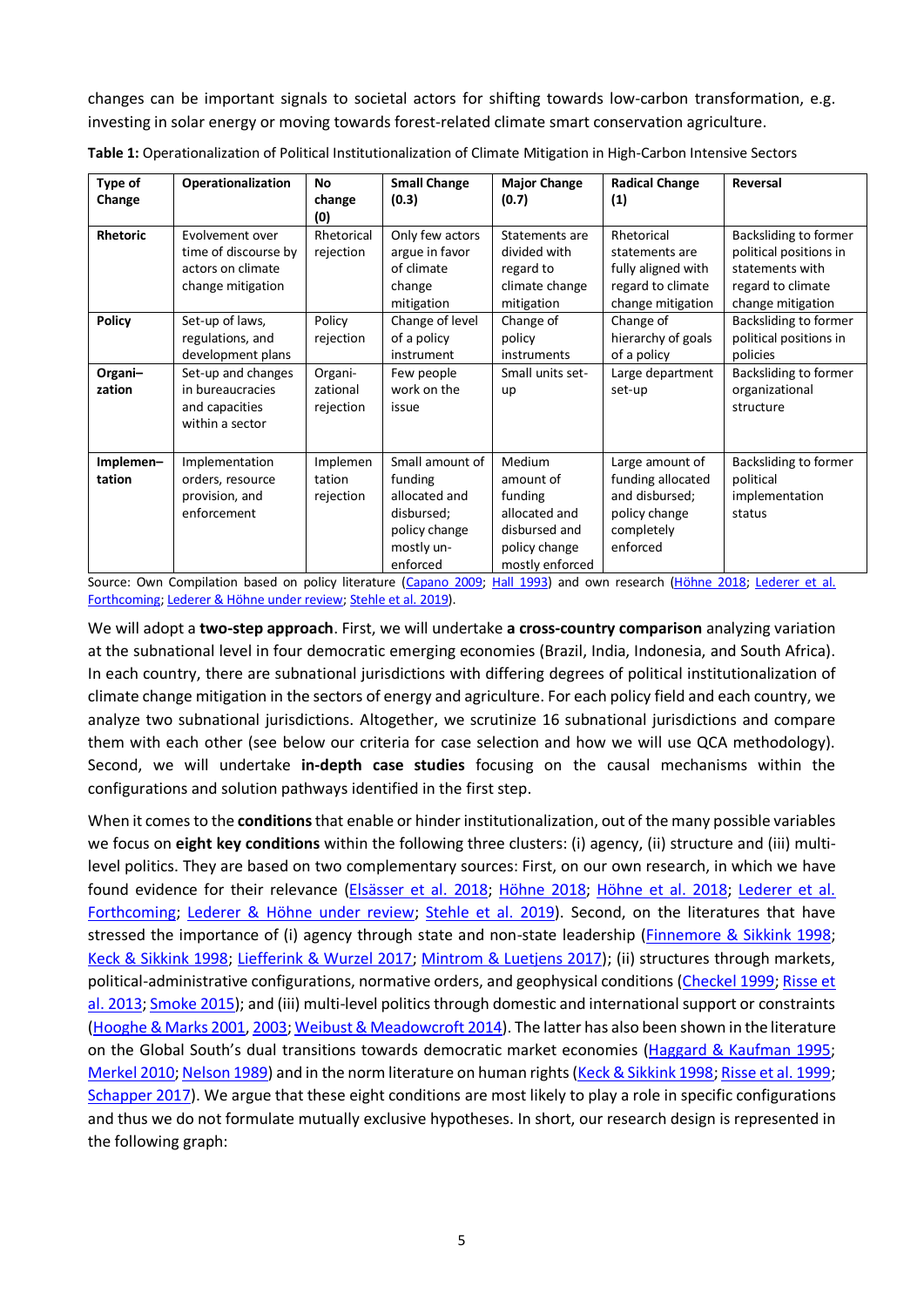

Explanation: RE = renewable energy (solar energy) / CSA = climate smart agriculture (forest-related conservation agriculture); P = Province/subnational state; P 0/+ = Province/subnational state with no or small change; P ++/+++ = Province with major or radical change; progress, stagnation or reversal of institutionalization can occur in any case over the period of investigation.

**Structures** are often assumed to be very important for policy change. First, geographic conditions matter. They affect the development of solar energy or instruments for forest-related climate smart conservation agriculture. However, we know not only from Germany but, for example, also from the roll-out of wind energy in India, that natural factors cannot explain the differences in performance at the subnational level [\(Benecke](#page-11-6) 2009). Second, we consider domestic market development, which determines the prices of available technology and the relative market prices of low carbon solutions (e.g. solar energy, forest-related climate smart conservation agriculture) in comparison to high carbon solutions (e.g. coal energy and conventional agriculture) [\(Kern et al. 2014\)](#page-13-25). Third, we analyze the existing political-administrative configuration of subnational governments. Subnational governments that lack meaningful powers, financial resources or capacities in a specific sector will not be able to take meaningful action towards institutionalizing climate change mitigation [\(Stehle et al. 2019\)](#page-14-3). Capacity is a particularly important factor for countries of the Global South, since it tends to be low in subnational administrations (Fuhr 1999, [Bersch et al. 2017;](#page-11-7) [Risse et](#page-13-21) [al. 2013\)](#page-13-21). Finally, we scrutinize the normative order of the respective domestic political economy. This includes their shared norms and ideas regarding the way of economic development [\(Blyth 2002\)](#page-11-8). New normative understandings need to resonate with preexisting domestic normative orders to realize their political institutionalization [\(Checkel 1999\)](#page-12-29). Domestic legitimacy must be given so that ownership can develop as a prerequisite for any policy change [\(Krasner & Risse 2014;](#page-13-26) [Lederer 2018\)](#page-13-27).

While our research design acknowledges that these structural elements are of importance, they might not be sufficient for institutionalizing climate change mitigation. We will, therefore, examine these four variables as context conditions, assuming that they have indeed to be present in certain combinations, and up to a certain degree without determining the success of institutionalization (see *Table 2*; if several indicators apply, then we will take the average of the resulting value).

|  | Table 2: Operationalization of Structural Conditions |  |  |  |
|--|------------------------------------------------------|--|--|--|
|--|------------------------------------------------------|--|--|--|

|       | <b>Geophysical factors</b>    | <b>Markets</b>          | Political-administrative<br>configuration | Normative order        |
|-------|-------------------------------|-------------------------|-------------------------------------------|------------------------|
| Non-  | Highly unfavorable: Very      | Very high production    | No or very low political, financial,      | Existence of strongly  |
| exis- | low sunshine duration or      | and use prices of solar | and administrative resources at           | conflicting domestic   |
| tent  | small amount of land          | energy or CSA products. | the respective governmental and           | norms about            |
| (0)   | available for solar parks; No | Solar energy or CSA     | administrative level. No                  | appropriate behavior   |
|       | geographic possibilities for  | product prices are well | competences for policy-making             | with regard to the new |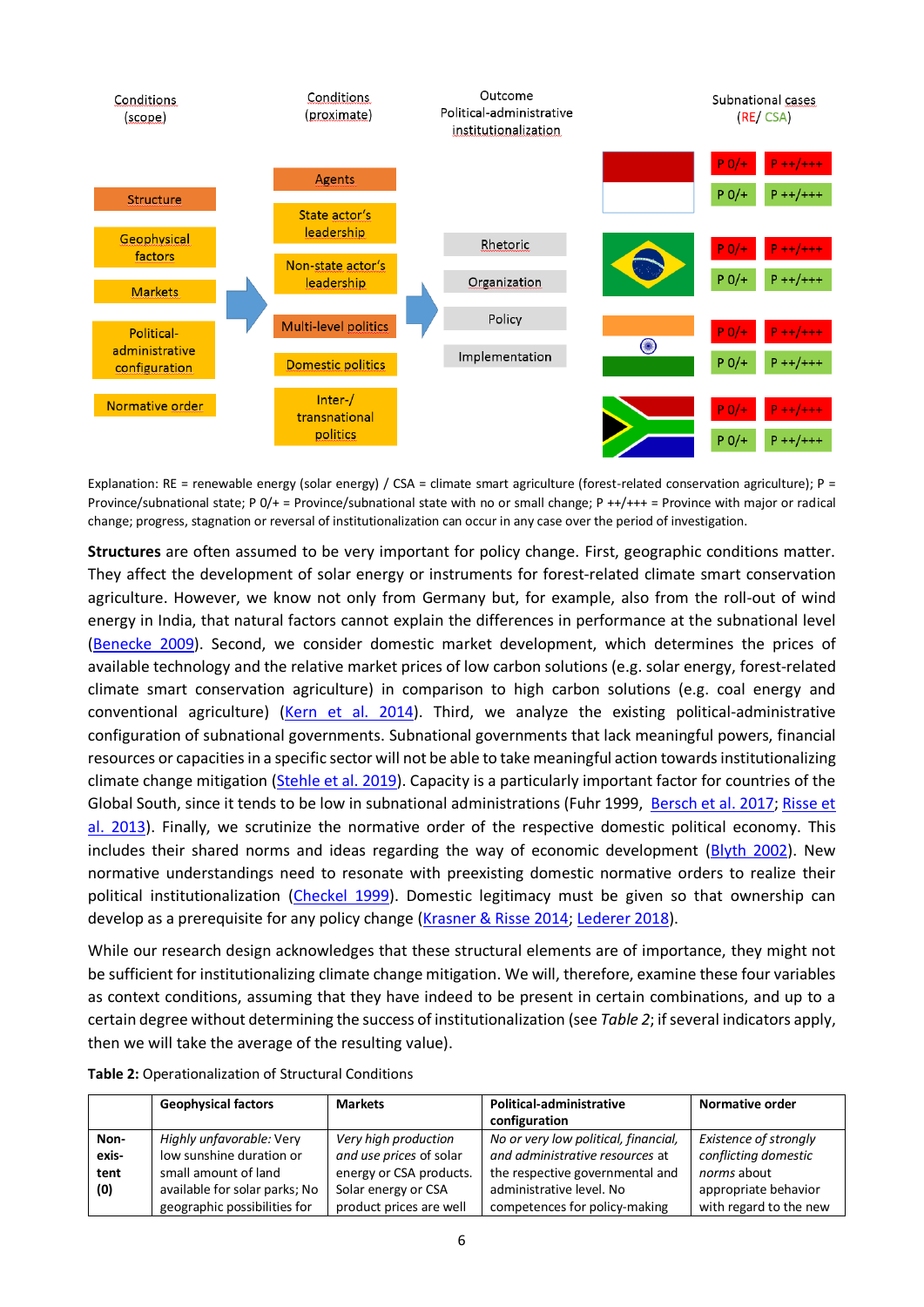|                      | CSA due to soil quality (e.g.<br>desert) and lack of land.<br>Very high competition over<br>land for other land uses<br>(e.g. industrialization,<br>agriculture, urbanization).                                                                                                                                                                       | above the average fossil<br>fuel based energy<br>prices or conventional<br>agricultural prices in<br>the country.                                                                                                                                                 | or implementation. No sources of<br>own income and no allocation of<br>funding from the central<br>government. Very few people<br>working there.                                                                                                                                                                                                                                                                          | external norm. No<br>domestic legitimacy<br>given.                                                                                                                                                 |
|----------------------|-------------------------------------------------------------------------------------------------------------------------------------------------------------------------------------------------------------------------------------------------------------------------------------------------------------------------------------------------------|-------------------------------------------------------------------------------------------------------------------------------------------------------------------------------------------------------------------------------------------------------------------|---------------------------------------------------------------------------------------------------------------------------------------------------------------------------------------------------------------------------------------------------------------------------------------------------------------------------------------------------------------------------------------------------------------------------|----------------------------------------------------------------------------------------------------------------------------------------------------------------------------------------------------|
| Weak<br>(0.3)        | Unfavorable: Some<br>duration of sunshine and<br>some land available for<br>solar parks; some<br>opportunities for CSA due<br>to acceptable soil quality<br>(e.g. savanna), weather<br>conditions, and little land<br>available. High competition<br>over land for other pur-<br>poses (e.g. industrialization,<br>agriculture, urbanization).        | High production and<br>use prices for solar<br>energy or CSA products.<br>Solar energy prices or<br>CSA product prices are<br>above the average fossil<br>fuel-based energy<br>prices or conventional<br>agricultural prices in<br>the country.                   | Low political, financial, and<br>administrative resources at the<br>respective governmental and<br>administrative level. Some<br>competences, mostly for<br>implementation. Administrations<br>are dependent on central<br>government funding and lack<br>own sources of income. Own<br>staff with some knowledge is<br>available.                                                                                        | <b>Existence of conflicting</b><br>and opposing norms<br>about appropriate<br>behavior with regard to<br>the new external norm.<br>Low legitimacy given by<br>elites and by the<br>people.         |
| Medi-<br>um<br>(0.7) | Favorable: Medium amount<br>of sunshine duration (e.g.<br>partly savanna/desert) and<br>medium amount of<br>available land.<br>Opportunities for CSA due<br>to good soil quality,<br>weather conditions and<br>available land. Medium<br>competition over land for<br>other purposes.                                                                 | Medium production and<br>use prices of solar<br>energy or CSA products.<br>Solar prices or CSA<br>product prices overall<br>equal the average fossil<br>fuel based energy<br>prices or conventional<br>agricultural prices in<br>the country.                     | Sufficient political, financial, and<br><i>administrative resources</i> at the<br>respective administrative level.<br>Competences are shared with the<br>central government in the areas<br>of policy-making. Competence for<br>implementation available.<br>Administrations have sources of<br>income and receive central<br>government funding. Medium<br>level of staff available with good<br>knowledge of the topic. | No conflicting and<br>opposing norms about<br>appropriate behavior<br>with regard to the new<br>external norm. High<br>legitimacy given by<br>elites and low<br>legitimacy given by the<br>people. |
| <b>Strong</b><br>(1) | Highly favorable: High<br>sunshine duration (e.g.<br>desert) and large areas of<br>available land for solar<br>parks. Very good<br>possibilities for CSA given<br>due to high soil quality (e.g.<br>accessible rainforest) and<br>available land and very<br>favorable weather<br>conditions. No competition<br>over land for other land<br>purposes. | Low to very low<br>production and use<br>prices of solar energy or<br>CSA products. Solar<br>energy prices or CSA<br>product prices are well<br>below the average<br>fossil fuel-based energy<br>prices or conventional<br>agricultural prices in<br>the country. | Strong political, financial, and<br>administrative resources at the<br>respective governmental and<br>administrative level. Full<br>competences for policy-making<br>and implementation available.<br>Administrations have own<br>sources of income and do not<br>rely on central government<br>funding. Staff available with very<br>good knowledge of respective<br>topic.                                              | Existence of supportive<br>domestic norms with<br>regard to the new<br>external norm. High<br>legitimacy given by the<br>elites and by the<br>people.                                              |

Source: Own Compilation.

Change needs **agents** [\(WBGU 2011\)](#page-14-2) and various authors have highlighted the fact that processes for successful institutionalization depend on key actors that push for policy change (e.g. [Finnemore & Sikkink](#page-12-28)  [1998;](#page-12-28) [Keck & Sikkink 1998;](#page-13-18) [Liefferink & Wurzel 2017;](#page-13-19) Mintrom [& Luetjens 2017;](#page-13-20) [Sabatier 1991\)](#page-14-16). On the one hand, we can build on the literature that analyzes the role of political entrepreneurs, which are defined as "advocates for proposals or the prominence of an idea […willing …] to invest their resources – time, energy, reputation, and sometimes money – in the hope of a future return" [\(Kingdon 1995, 122\)](#page-13-28). In our own research, we have shown that domestic political leadership is especially important in nation-states, which are characterized by a top-down organizational culture [\(Stehle et al. 2019\)](#page-14-3). But leadership in subnational governments has also been crucial for triggering and maintaining local innovations (e.g. [Barber 2013;](#page-11-9) [Campbell & Fuhr 2004\)](#page-12-13). However, we know little about the conditions under which political leadership boosts more sustainable solutions [\(Tosun & Schoenefeld 2017\)](#page-14-17). On the other hand, we can build on research that focuses on the role of new normative understandings embodied in (international) norms. Scholars in this tradition have focused on the dynamics between the international and domestic levels, and the adoption of international norms through socialization processes initiated by norm entrepreneurs (Finnemore & Sikkink [1998;](#page-12-28) [Keck & Sikkink 1998;](#page-13-18) [Risse et al. 1999,](#page-13-24) [2013\)](#page-13-21) or through the localization [\(Acharya 2004\)](#page-11-10) and norm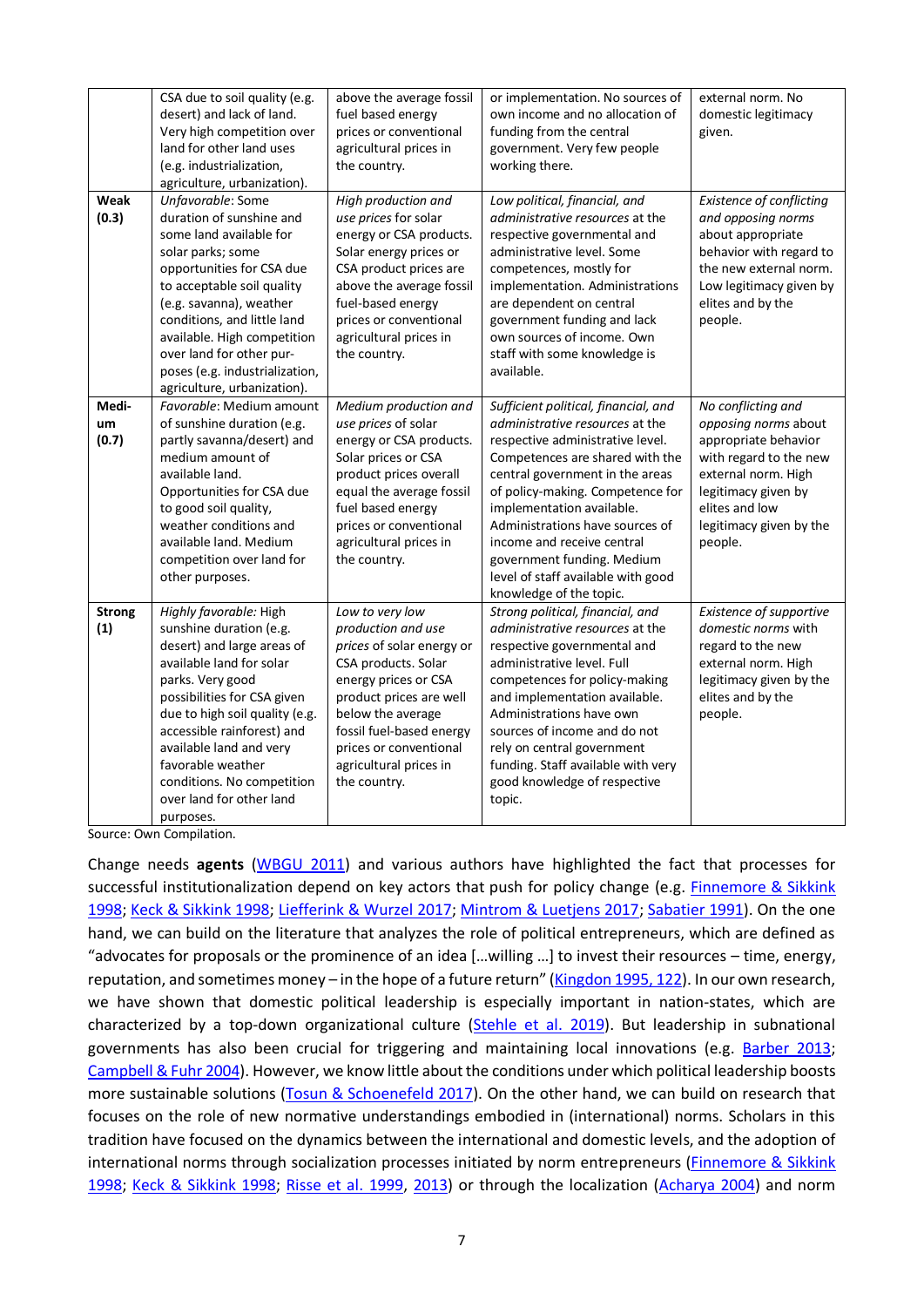translation of external norms by domestic actors [\(Zimmermann 2017\)](#page-14-18). Irrespective of the agents driving the process, however, a change of domestic norms cannot only be contested [\(Wiener 2018\)](#page-14-19), it can also be rejected by domestic agents who are engaged as antipreneurs [\(Bloomfield 2015\)](#page-11-11). We will make use of both perspectives and analyze politicians, administrators, representatives of the business sector as well as civil society, the media, and scientists. Non-state actors can be agents in the process of political institutionalization by convincing state actors to take action [\(Keck & Sikkink 1998\)](#page-13-18), by resisting change [\(Bloomfield 2015\)](#page-11-11), or by advancing their own political priorities through state capture [\(Richter 2017\)](#page-13-29). The literature on leadership makes rather strong claims about change agents not only being necessary, but even being sufficient for initiating innovations. Whether this can be generalized, and how significant leadership is for the process of political institutionalization, would need to be scrutinized. We will code the quality of leadership in the following way (see *Table 3*).

| <b>Quality of</b><br>Leadership | <b>State Actors</b>                                                                                                                                                                                              | <b>Non-State Actors</b>                                                                                                                                                                                                                                                                                           |
|---------------------------------|------------------------------------------------------------------------------------------------------------------------------------------------------------------------------------------------------------------|-------------------------------------------------------------------------------------------------------------------------------------------------------------------------------------------------------------------------------------------------------------------------------------------------------------------|
| Non-existent<br>(0)             | Political priorities and engagement not in<br>line with the new objectives; public<br>actors take no initiative                                                                                                  | Political priorities and engagement not in line with the new<br>objectives; dominant non-state actors take no initiative in favor of<br>the objectives but tend to try to prevent the advancement of<br>these new objectives through lobbying, state capture or outward<br>resistance                             |
| Weak<br>(0.3)                   | Public actors engage in some discourse<br>through speeches, but lack engagement<br>for policy and organizational change and<br>implementation                                                                    | Dominant non-state actors engage in some discourse, but do not<br>support policy or organizational change and implementation or<br>even try to prevent these through hidden lobbying or state<br>capture                                                                                                          |
| <b>Medium</b><br>(0.7)          | Public actors engage in some discourse,<br>support and initiate policy and<br>organizational change, but do not ensure<br>the implementation                                                                     | Dominant non-state actors engage in some discourse, and support<br>policy or organizational change, but do not engage in<br>implementation or even try to prevent it through hidden lobbying<br>or state capture                                                                                                  |
| High<br>(1)                     | Strong political priorities and strong<br>engagement in line with the new<br>objectives; public actors engage in<br>discourse, initiate policy change and<br>organizational change, and ensure<br>implementation | Strong political priorities and strong engagement in line with the<br>new objectives; dominant non-state actors engage in discourse,<br>support policy change and organizational change, and assure the<br>implementation through continued pressure on the government<br>through lobbying or even state capture. |

|  | Table 3: Operationalization of Agency Conditions |  |  |  |
|--|--------------------------------------------------|--|--|--|
|--|--------------------------------------------------|--|--|--|

Source: Own Compilation.

Finally, we will incorporate analyses of **multi-level politics**. Initially used by scholars focusing on the European Union as multi-level governance [\(Hooghe & Marks 2001,](#page-12-30) [2003\)](#page-12-31), scholars concerned with global environmental politics adopted the term and transferred it to the policy domain of climate change [\(Lederer](#page-13-3)  [2015\)](#page-13-3). It is now being used to open up the black box of the nation-state and to conceptualize the various processes that link international institutions, national governments, and sub- and non-state actors in global climate policy-making [\(Fuhr et al. 2018;](#page-12-5) [Gupta 2007;](#page-12-33) [Höhne 2018;](#page-12-12) [Weibust & Meadowcroft 2014\)](#page-14-14). Recent research has distinguished multi-level politics from multi-level governance and defined the former as "variants of regularly recurring or more sporadic processes of interaction between and among territorially defined governmental and, sometimes, non-governmental actors" [\(Alcantara et al. 2016, 38\)](#page-11-12). Accordingly, this can involve interactions, including support or constraints, by domestic or international actors. This is of relevance for two reasons: First, the policies in question are being developed within a global setting and receive much support from international donors, NGOs, etc. We therefore scrutinize whether this secondimage reversed mechanism involving international as well as transnational channels plays a role for the domestic institutionalization of policies. Second, and particularly important for the cases we focus on, multilevel politics occur in federalist and decentralized countries through interaction between the national and subnational governments [\(Hickmann et al. 2017\)](#page-12-9). These governmental levels comprise varying degrees of political, administrative, and financial powers in a respective policy field [\(Smoke 2015\)](#page-14-13) and public actors can engage in uploading or downloading new policy initiatives or innovations to other governmental levels for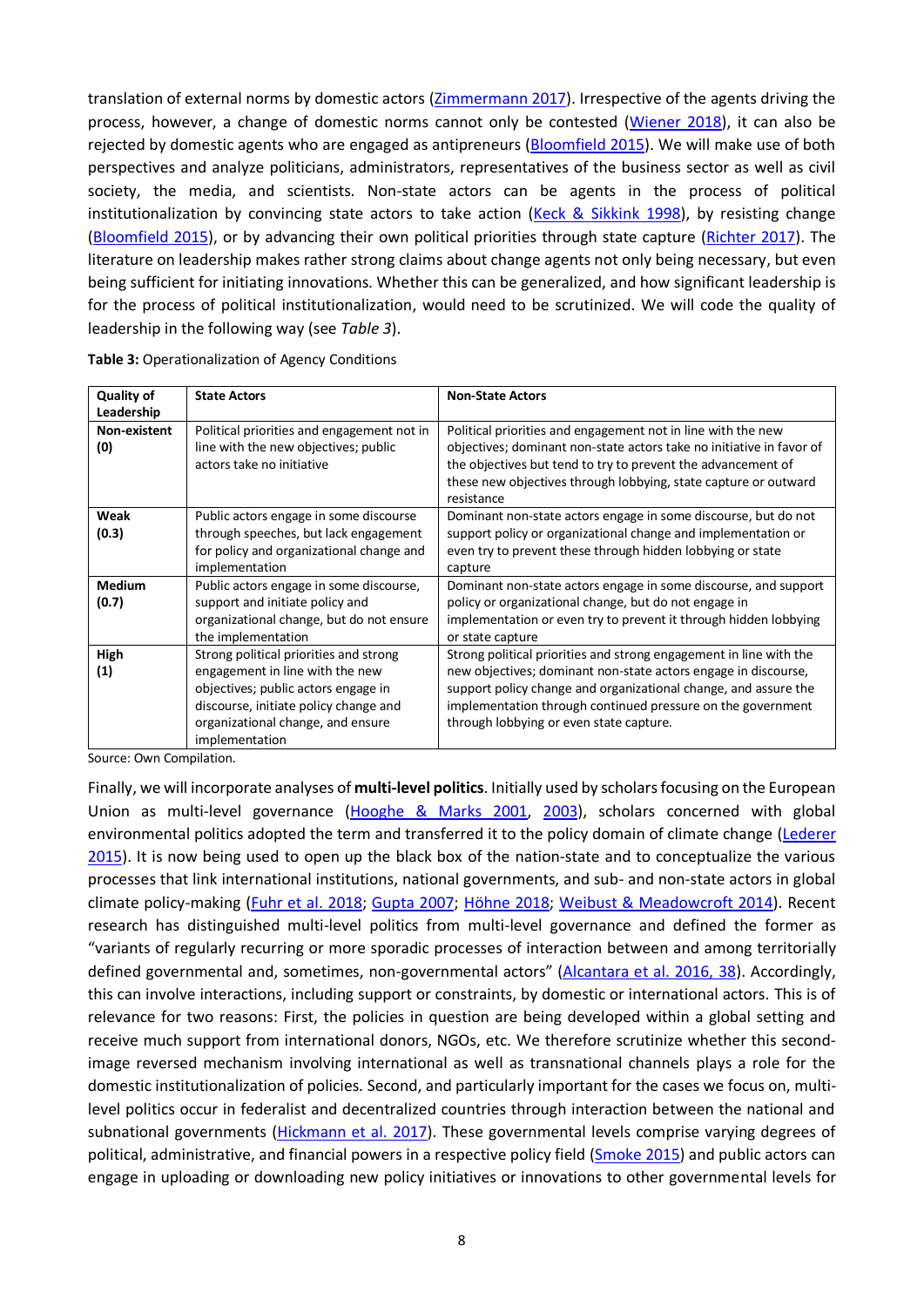policy formulation and implementation [\(Höhne et al. 2018\)](#page-12-10). We therefore distinguish between two conditions: inter-/transnational multi-level politics and domestic multi-level politics (see *Table 4*).

|                         | Domestic multi-level politics                                                                                                                                                                                                                                                                                                                                                                        | Inter-/transnational multi-level<br>politics                                                                                                                                                                                                                                                                                        |
|-------------------------|------------------------------------------------------------------------------------------------------------------------------------------------------------------------------------------------------------------------------------------------------------------------------------------------------------------------------------------------------------------------------------------------------|-------------------------------------------------------------------------------------------------------------------------------------------------------------------------------------------------------------------------------------------------------------------------------------------------------------------------------------|
| Non-<br>existent<br>(0) | No flow of information or orders from upper or lower governmental level to<br>the governmental level under scrutiny; institutionalization occurs without<br>mutual coordination and cooperation with other governmental level actors<br>or are non-existent. No allocation of financial resources from upper or<br>lower governmental levels to the respective governmental level under<br>scrutiny. | No flow of information or financial<br>resources from international/<br>transnational organization to the<br>respective level of government under<br>scrutiny.                                                                                                                                                                      |
| Weak<br>(0.3)           | Sporadic flow of information and/or orders from upper or lower<br>governmental level to the governmental level under scrutiny;<br>institutionalization occurs with weak mutual coordination and/or weak<br>cooperation with other governmental level actors. No allocation of financial<br>resources from upper or lower governmental levels to the respective<br>governmental level under scrutiny. | Sporadic flow of information from<br>international/transnational<br>organization to the respective level of<br>government under scrutiny, e.g. in one-<br>off events or initiatives.                                                                                                                                                |
| <b>Medium</b><br>(0.7)  | Regular flow of information and/or orders from upper or lower<br>governmental level to the governmental level under scrutiny;<br>institutionalization occurs with mutual coordination and/or cooperation<br>with other governmental level actors. Sporadic allocation of financial<br>resources from upper or lower governmental levels to the respective<br>governmental level under scrutiny.      | Regular flow of information from<br>international/transnational<br>organization to the respective level of<br>government under scrutiny, e.g. in<br>regular meetings or working groups.<br>Sporadic flows of resources from<br>international/transnational<br>organization to the respective level of<br>government under scrutiny. |
| <b>Strong</b><br>(1)    | Regular flow of information and/or orders from upper or lower<br>governmental level to the governmental level under scrutiny;<br>institutionalization occurs with mutual coordination and/or cooperation<br>with other governmental level actors. Regular allocation of financial<br>resources from upper or lower governmental levels to the respective<br>governmental level under scrutiny.       | Regular flow of information and<br>financial resources from international/<br>transnational organization to the<br>respective level of government under<br>scrutiny.                                                                                                                                                                |

Source: Own Compilation.

While none of these **eight conditions** alone can adequately explain why climate change mitigation gets politically institutionalized at subnational level in democratic emerging economies, we are particularly interested in their combined effects. We hence use the method of qualitative comparative analysis (QCA) which is particularly useful for at least three reasons: (i) it captures the complexity of political institutionalization and related dynamics by using non-binary values to code the relevant conditions; (ii) it is well-suited for medium-N research; and (iii) it helps to identify the necessary and sufficient conditions for policy outcomes across a certain set of cases.

Our universe of **cases** theoretically includes all subnational units where climate change mitigation has been institutionalized at least to some extent. We will focus on **comparable subnational units** in four democratic, decentralized, and high GHG emitting emerging economies<sup>2</sup>: Brazil, India, Indonesia, and South Africa. We do this for the following four reasons: First, these countries have all started to become actively engaged by issuing climate change action plans. Second, in all four countries there is significant variation among subnational entities (see *Tables 6* and *7*), i.e. within the same national setting and the same sector, and there are strong differences in performing climate activities that can only be explained by taking subnational features into account. As we will study a total of 16 subnational cases over the period from 2005 to 2021, we will be able to pinpoint phases of progress, stagnation and reversal by focusing on the three time points of 2005, 2013, and 2021, which increases our sample from 16 to 48 units. 3 In this context, we will undertake

<sup>&</sup>lt;sup>2</sup> Among all countries of the world and including land-use GHG emissions, India was the third largest historical GHG emitter, Indonesia the fourth, Brazil the sixth, and South Africa the fourteenths in 2014 ([World Resources Institute 2018](#page-14-20)).

<sup>&</sup>lt;sup>3</sup> In the past, political science literature, such as norm research, has often focused only on successful cases (<u>but see McKeown 2009</u> [for norm regress](#page-13-30)). By including "laggards" in our analysis, we hope to better identify constellations that actually make change possible and learn about conditions that hinder or even reverse institutionalization. Furthermore, the use of non-cases has to this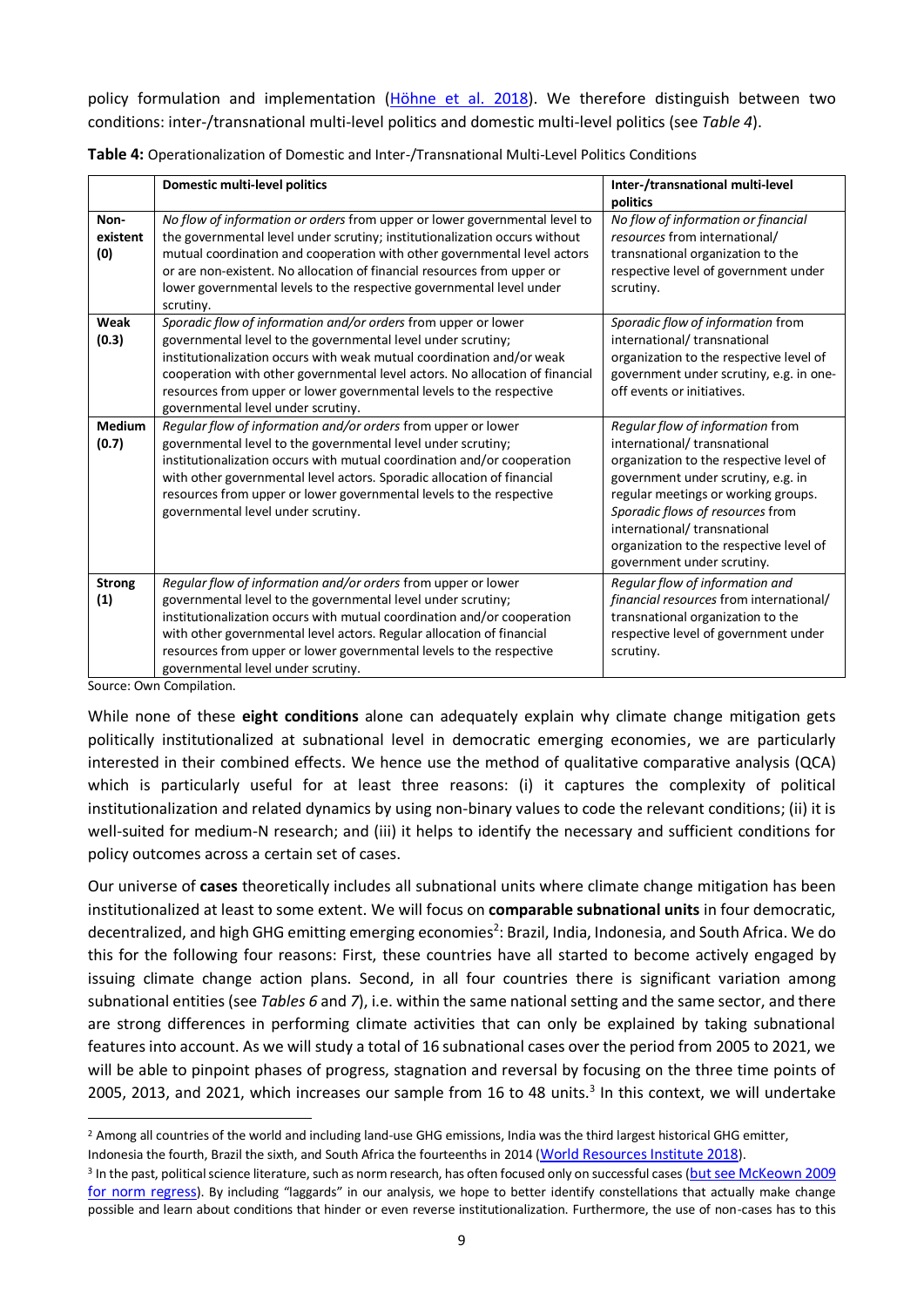inter-sectoral and intra-sectoral comparisons to highlight differences and congruencies (for each sector, we have 24 units which will be sufficient for QCA as the number of units is higher than the combination of conditions as we first scrutinize the significance for structural conditions with  $2^4$ =16, and then the salience of conditions of agency and multi-level politics conditions with  $2^4$ =16). Third, we explicitly focus on democratic and largely decentralized countries. This allows us to better explain the role of subnational politics that is, at least to some extent, independent of the nation-state's capital. Finally, and very importantly for QCA [\(Berg-](#page-11-13)[Schlosser & De Meur 2009\)](#page-11-13), we have first-hand knowledge from our previous research and can build on our existing analyses.

Regarding **solar energy** across all four countries, subnational governments have at least some jurisdictional authority to promote solar energy. In India, energy is a concurrent subject of central and state governments, in which states can develop their own policies and are responsible for their implementation [\(Thapar et al.](#page-14-21)  [2016\)](#page-14-21). In Brazil, energy provision is a Federal subject, but states can come up with their own auctions and strategies. In Indonesia and South Africa, central governments are the owners of the utilities, have the mandate for energy generation and maintain the national grid. This leaves subnational governments with less authority than in Brazil or India. However, Indonesian provinces have their own Energy Agencies, can choose to build their own grid provisioned with their own (solar) energy and have the "power to develop regional master plans and regulations on energy" [\(IEA 2007\)](#page-12-34). In South Africa, cities have the mandate for energy distribution, while energy generation is considered a grey area with municipalities being partly dependent on the central government's approval [\(Jaglin 2014\)](#page-12-35). Obviously, there is significant variation in terms of the political institutionalization of solar energy in our four countries and this is partially strong at subnational level (*Table 6* shows cases identified so far and their degree of institutionalization).

|                                    | <b>Brazil</b>                                                                 | India                                                        | Indonesia                                                                                                                        | <b>South Africa</b>                                                                                     |
|------------------------------------|-------------------------------------------------------------------------------|--------------------------------------------------------------|----------------------------------------------------------------------------------------------------------------------------------|---------------------------------------------------------------------------------------------------------|
| Solar energy                       | Energy policy is                                                              | Energy policy is                                             | Energy is driven by national                                                                                                     | Energy policy is centralized,                                                                           |
| competences                        | Union subject, but<br>states can have<br>own energy<br>generation<br>auctions | concurrent<br>subject of central<br>and state<br>governments | policies. Provinces are mostly<br>involved in some<br>implementation, but can build<br>up their own grid and energy<br>provision | but municipalities, especially<br>metropolitan areas, can<br>provide their own energy to<br>some extent |
| <b>Radical or</b><br>major changes | Minas Gerais (0.7)                                                            | Gujarat $(1)^5$                                              | East Java (0.7)                                                                                                                  | Cape Town (0.7)                                                                                         |
| Small or no<br>changes             | Bahia (0.3)                                                                   | Mizoram (0.3)                                                | West Java (0.3)                                                                                                                  | KwaDukuza (0.3)                                                                                         |

**Table 6:** Subnational Competences and Cases of Solar Energy<sup>4</sup>

Source: Own Compilation.

Across all four countries, subnational governments have at least some jurisdictional authority to promote **forest-related climate smart conservation agriculture.** However, the responsibilities of subnational governments in the agricultural sector vary significantly across the cases: In Indonesia, responsibility lies with the districts, which give out plantation permits and may propose land use changes, while the central and provincial government can give overall policy direction in forms of strategies, plans and policies [\(Setiawan et](#page-14-22)  [al. 2016\)](#page-14-22). As we are mostly interested in policy change and have witnessed interesting initiatives at the provincial level in East Kalimantan, we will study provinces instead of districts, even though the latter will ultimately be needed for implementation. In India, agriculture is a state subject, but is also influenced by national policies, such as the Agroforestry Policy [\(Pandey & Suganthi 2015\)](#page-13-31). In South Africa (Republic of South

point been neglected in the analysis of climate policies. We can, however, build on insights from studies of revolution ([Skocpol 1979](#page-14-23)) or genocide studies ([Straus 2015](#page-14-24)), where examining the non-cases has been successfully used.

<sup>4</sup> We present our cases in country tables to underline the subnational variation, which we would like to understand through crosscountry analysis. Following the QCA logic we could also present all cases according to their varying institutionalization degrees, irrespective of the country they are based in.

<sup>5</sup> The identified cases and degrees of institutionalization are preliminary findings based on previous results from our field work and based on an additional desk study research which will be reevaluated and, if necessary, adjusted during the first country trip.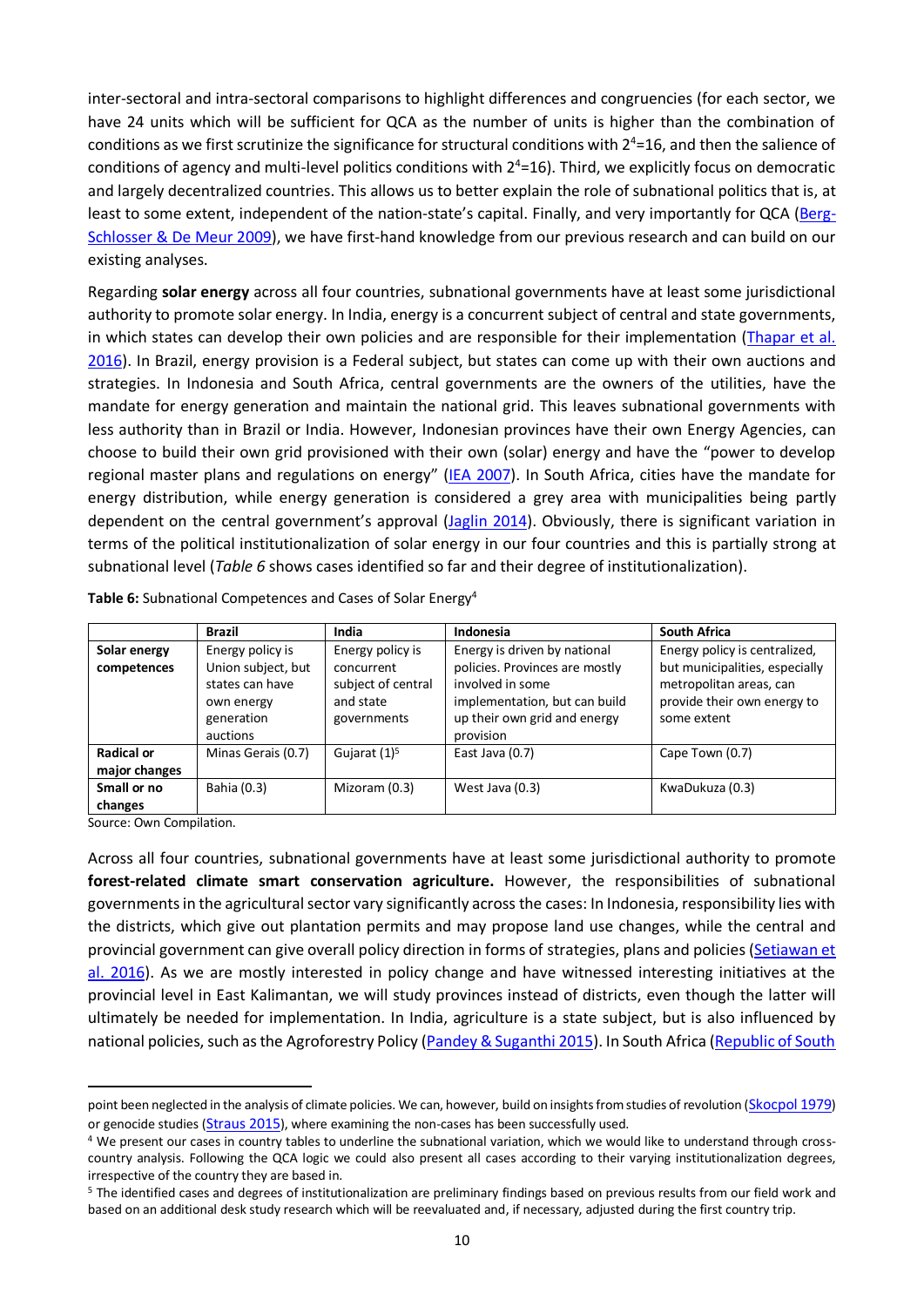[Africa 1996, 135\)](#page-13-32) and Brazil [\(The Federative Republic of Brazil 1988Article 23, VII, VIII; Article 24, VI\)](#page-14-25), the agricultural sector is concurrently managed by national and provincial or state governments. As *Table 7* (with cases identified so far) shows, there is significant variation at the subnational level.

|                                                                                  | Brazil                                                                  | India                                                                            | Indonesia                                                                             | South Africa                                                     |
|----------------------------------------------------------------------------------|-------------------------------------------------------------------------|----------------------------------------------------------------------------------|---------------------------------------------------------------------------------------|------------------------------------------------------------------|
| Forest-related<br>climate<br>smart<br>conservation<br>agriculture<br>competences | Concurrent<br>subject<br>between<br>central and<br>state<br>governments | State subject with<br>national and state<br>policies and state<br>implementation | provincial and<br>National,<br>district<br>policies<br>and<br>district implementation | Concurrent subject between central<br>and provincial governments |
| Radical<br>major<br>or<br>changes                                                | Mato Grosso<br>(0.7)                                                    | Himachal Pradesh<br>(0.7)                                                        | East Kalimantan (0.7)                                                                 | Eastern Cape (0.7)                                               |
| Small or no changes                                                              | Rondônia (0)                                                            | Mizoram (0.3)                                                                    | Central Kalimantan (from<br>$0.7$ back to $0$ )                                       | North West (0)                                                   |

**Table 7** Subnational Competences and Cases of Forest-Related Climate Smart Conservation Agriculture

Source: Own Compilation. Reversal in *italic*.

We are aware that our subnational cases are not exactly alike as they differ regarding governmental level, size, economic strength and powers. Yet, they are **similar** in the sense that they all have a minimum of jurisdictional authority to actually initiate and institutionalize change.

We will use QCA as a Y-centered **methodology** for the following five reasons (for overviews of QCA, se[e Beach](#page-11-14)  [2018;](#page-11-14) [Emmenegger et al. 2013;](#page-12-36) [Ragin 1987,](#page-13-33) [2000;](#page-13-34) [Ragin 2004;](#page-13-35) [Schneider & Wagemann 2007;](#page-14-26) [Siewert 2017;](#page-14-27) [Wagemann 2015\)](#page-14-28) (for recent applications of QCA in different policy fields, see [Brockhaus et al. 2017;](#page-11-15) Mello [2017;](#page-13-36) [Pahl-Wostl & Knieper 2014;](#page-13-37) [Tobin 2017\)](#page-14-7): First, focusing on at least two subnational entities per country in the two sectors on three occasions respectively, we will have 48 units – a number that can no longer be analyzed with traditional methods of case study research. The span of at least eight years from 2005 to 2013 and from 2013 to 2021 permits us to regard these units as snapshots rather independent from each other [\(as also indicated by Siewert 2017, 295f\)](#page-14-27). Cases in which both progressive change and reversal occurred, either from 2005 to 2013 or from 2013 to 2021, will additionally be analyzed in a second step by in-depth single case studies to scrutinize the causal mechanisms of identified solution pathways. Second, existing data for the subnational level is rather sketchy and cannot be compared with statistical tools that focus on individual hypotheses. Third, we expect conjunctural causality as political institutionalization is hardly ever caused by one factor. Fourth, QCA can be helpful for our project as our independent variables (conditions) can most likely be differentiated in 'necessary' or 'sufficient', and the possibility of separating the analyses of context and proximate conditions seems appropriate for our case. Furthermore, we might observe functional equivalents of necessary conditions (e.g. resources for institutionalization being provided either domestically or by external donors). Finally, we hypothesize that different paths can lead to political institutionalization (equifinality).

We will differentiate the outcomes and conditions in more nuanced ways rather than being dichotomous 0/1, and will therefore apply fuzzy set QCA (fsQCA) with the following specifications:

- To be able to attribute values in fuzzy set analyses, one needs a very good knowledge of these cases and the coding of values must follow the theoretical attributes of the concept (in our case institutionalization, structure, agency, multi-level politics). The attribution follows a mix of deductive and inductive elements. We have so far identified the conditions that we consider important and operationalized them in a preliminary manner (see *Tables 1* to *5*; values are 0, 0.3, 0.7, 1) and we will refine them during our field work, describing each category in a verbal way [\(Ragin 2000, 156;](#page-13-34) [Schneider & Wagemann 2007, 177\)](#page-14-26).
- In order to avoid the problem that we might not have enough cases for the number of possible configurations, we will split our analyses, first analysing the structural conditions as context factors  $(2^4=16$  combinations) and then focus on agency and multi-level politics as proximate conditions  $(2<sup>4</sup>=16$  combinations) to identify possible causal pathways [\(Schneider & Wagemann 2007, 260f\)](#page-14-26) for intra-sectoral institutionalization (i.e. for 24 units) and intersectoral institutionalization (i.e. for 48 units).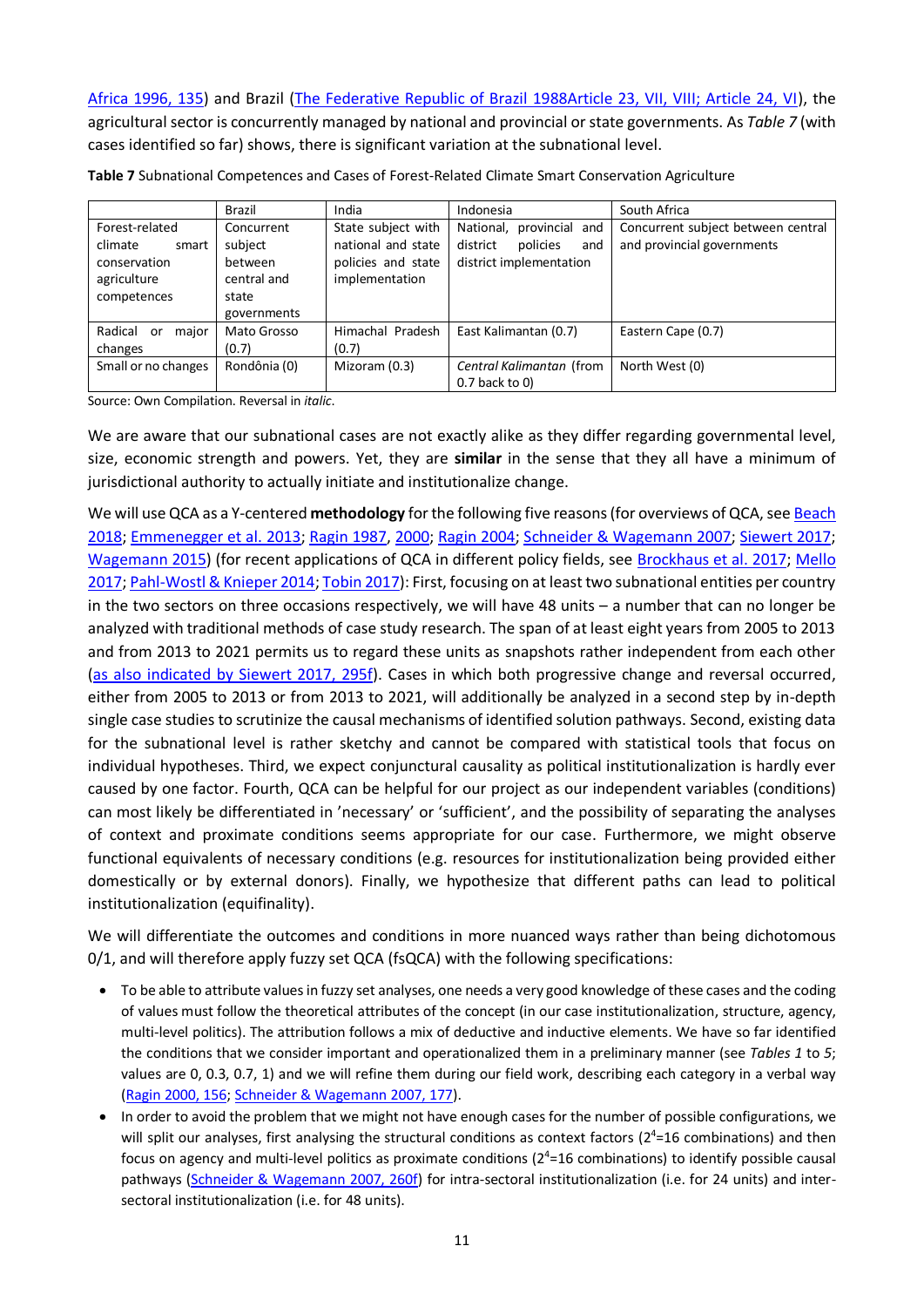- QCA analysis will not be the only method used in our research project, as we will also include classical comparative case study research and process tracing [\(Collier 2011;](#page-12-37) [George & Bennett 2005\)](#page-12-38) in an effort to identify specific causal mechanisms after the configurations of solution pathways have been established [\(Emmenegger et al. 2013,](#page-12-36)  [189;](#page-12-36) [Rohlfing & Schneider 2013;](#page-14-29) [Schneider & Wagemann 2007, 268\)](#page-14-26). This will include deviant cases without a configuration to account for a given outcome, as well as typical cases where process tracing might allow us to identify the causal mechanisms in place.
- We are very aware of the critiques vis-à-vis QCA methodologies (for a good summary, se[e Siewert 2017, 293;](#page-14-27) Tobin [2017, 32\)](#page-14-7) but having a rather large number of cases and insufficient quantitative data, fsQCA seems to be the right choice for us.

We will use the following methods for **data generation:** First of all, we will resort to an extensive literature review of scholarly and grey literature. Furthermore, we will carry out a qualitative content analysis of official documents, such as budget plans, ministerial notes, policy briefings, and media articles (the latter for identifying rhetorical change) [\(Mayring 2000\)](#page-13-38). We will also conduct semi-structured expert interviews with state and non-state actors in the respective four countries [\(Bogner et al. 2009\)](#page-11-16). Due to a lack of data on most conditions, semi-structured expert interviews will be an important source of information. Therefore, plenty of time is budgeted for interviews in all four countries and we will make sure that we formulate the questions in a fsQSA logic [\(Siewert 2017, 287\)](#page-14-27). However, a triangulation approach [\(Rothbauer 2008\)](#page-14-30) is particularly important for our empirical research, since we are aware that our research design relies heavily on the scores we give to our conditions, and any measurement errors would distort our empirical results (Blatter & [Haverland 2012\)](#page-11-17).

#### **3. References**

<span id="page-11-10"></span>Acharya, A (2004) How Ideas Spread: Whose Norms Matter? Norm Localization and Institutional Change in Asian Regionalism. *International Organization* 58 (2), 239-275.

<span id="page-11-12"></span>Alcantara, C, Broschek, J, Nelles, J (2016) Rethinking Multilevel Governance as an Instance of Multilevel Politics: A Conceptual Strategy. *Territory, Politics, Governance* 4 (1), 33-51.

<span id="page-11-0"></span>Andrews, M (2013) *The Limits of Institutional Reform in Development: Changing Rules for Realistic Solutions*. Cambridge University Press, Cambridge/UK.

<span id="page-11-1"></span>Andrews, M, Pritchett, L, Woolcock, M (2017) *Building State Capability: Evidence, Analysis, Action*. Oxford University Press, Oxford/UK, 277.

<span id="page-11-5"></span>Arakelyan, I, Moran, D, Wreford, A (2017) Climate smart agriculture: a critical review. In: Nunan, F (ed.), *Making Climate Compatible Development Happen,* 66-86. Routledge, London.

<span id="page-11-4"></span>Averchenkova, A, Matikainen, S (2016) Assessing the consistency of national mitigation actions in the G20 with the Paris Agreement, Grantham Research Institute on Climate Change and the Environment, London.

<span id="page-11-14"></span><span id="page-11-9"></span><span id="page-11-6"></span>Barber, BR (2013) *If Mayors Ruled the World. Dysfunctional Nations. Rising Cities*. Yale University Press, New Haven, MA. Beach, D (2018) Achieving Methodological Alignment When Combining QCA and Process tracing in Practice. 47 (1), 64-99. Benecke, G (2009) Varieties of Carbon Governance: Taking Stock of the Local Carbon Market in India. *Journal of Environment and Development* 18 (4), 346-370.

<span id="page-11-13"></span>Berg-Schlosser, D, De Meur, G (2009) Comparative Research Design: Case and Variable Section. In: Rihoux, B, Ragin, CC (eds) *Configurational Comparative Methods. Qualitative Comparative Analysis (QCA) and Related Techniques,* 19-32. Applied Social Research Methods Series, Sage, Los Angeles, United States.

<span id="page-11-3"></span>Bernauer, T, Böhmelt, T (2013) National climate policies in international comparison: The Climate Change Cooperation Index. *Environmental Science & Policy* 25, 196-206.

<span id="page-11-2"></span>Bernstein, S, Hoffmann, M (2018) The politics of decarbonization and the catalytic impact of subnational climate experiments. *Policy Sciences* 51 (2), 189-211.

<span id="page-11-7"></span>Bersch, K, Praça, S, Taylor, MM (2017) State Capacity, Bureaucratic Politicization, and Corruption in the Brazilian State. *Governance* 30 (1), 105-124.

<span id="page-11-17"></span>Blatter, J, Haverland, M (2012) *Designing Case Studies. Explanatory Approaches in Small-N Research*. Palgrave, Houndsmill, United Kingdom.

<span id="page-11-11"></span>Bloomfield, A (2015) Norm antipreneurs and theorising resistance to normative change. *Review of International Studies* 42 (2), 310- 333.

<span id="page-11-8"></span>Blyth, M (2002) *Great Transformations - Economic Ideas and Institutional Change in the Twentieth Century*. Cambridge University Press, Cambridge.

<span id="page-11-16"></span>Bogner, A, Littig, B, Menz, W. (eds.) (2009) *Interviewing Experts.* Palgrave Macmillan, London.

<span id="page-11-15"></span>Brockhaus, M, Korhonen-Kurki, K, Sehring, J et al. (2017) REDD+, transformational change and the promise of performance-based payments: a qualitative comparative analysis. *Climate Policy* 17 (6), 708-730.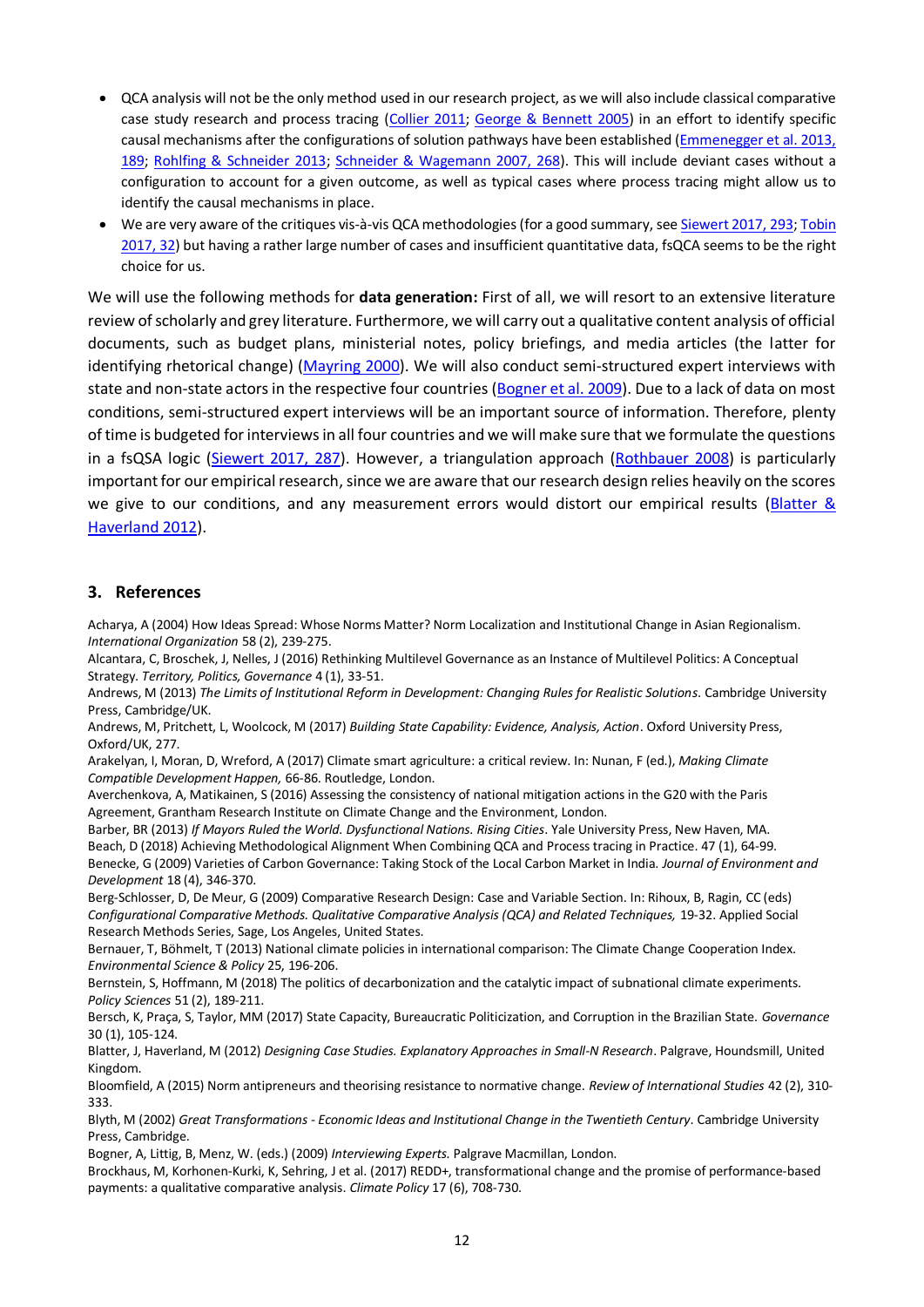<span id="page-12-0"></span>Bulkeley, H, Castán Broto, V (2013) Government by experiment? Global cities and the governing of climate change. *Transactions of the Institute of British Geographers* 38 (3), 361-375.

<span id="page-12-17"></span><span id="page-12-13"></span>Burck, J, Marten, F, Bals, C, Höhne, N (2018) The Climate Change Performance Index. Results 2018, Germanwatch, Bonn. Campbell, T, Fuhr, H. (eds.) (2004) *Leadership and Innovation in Subnational Government: Case Studies from Latin America.* The World Bank, Washington D.C., USA.

<span id="page-12-26"></span><span id="page-12-16"></span>Candel, JJL, Biesbroek, R (2016) Toward a processual understanding of policy integration. *Policy Sciences* 49 (3), 211-231. Capano, G (2009) Understanding Policy Change as an Epistemological and Theoretical Problem. *Journal of Comparative Policy Analysis: Research and Practice* 11 (1), 7-31.

<span id="page-12-20"></span>Carter, N, Jacobs, M (2014) Explaining Radical Policy Change: The Case of Climate Change and Energy Policy under the British Labour Government 2006–10. *Public Administration* 92 (1), 125-141.

<span id="page-12-29"></span>Checkel, JT (1999) Norms, Institutions, and National Identity in Contemporary Europe. *International Studies Quarterly* 43 (1), 84- 114.

<span id="page-12-18"></span>Climate Action Tracker (2018) 'Coutries'[, https://climateactiontracker.org/countries/,](https://climateactiontracker.org/countries/) accessed 05.11.

<span id="page-12-37"></span><span id="page-12-24"></span>Collier, D (2011) Understanding Process Tracing. *PS: Political Science & Politics* 44 (04), 823-830. Edenhofer, O, Madruga, RP, Sokona, Y. (eds.) (2012) *Renewable Energy Sources and Climate Change Mitigation. Special Report of the Intergovernmental Panel on Climate Change.* Cambridge University Press, Cambridge.

<span id="page-12-36"></span><span id="page-12-11"></span>Elsässer, J, Hickmann, T, Stehle, F (2018) The Role of Cities in South Africa's Energy Gridlock. *Case Studies in the Environment* 2, 1-7. Emmenegger, P, Kvist, J, Skaaning, S-E (2013) Making the Most of Configurational Comparative Analysis: An Assessment of QCA Applications in Comparative Welfare-State Research. *Political Research Quarterly* 66 (1), 185-190.

<span id="page-12-22"></span>FAO (2018) 'Climate-Smart Agriculture'[, http://www.fao.org/climate-smart-agriculture/en/,](http://www.fao.org/climate-smart-agriculture/en/) accessed 6 August.

<span id="page-12-28"></span><span id="page-12-4"></span>Finnemore, M, Sikkink, K (1998) International Norm Dynamics and Political Change. *International Organization* 52 (4), 887-917. Fuhr, H, Lederer, M (2009) Varieties of Carbon Governance in Newly Industrializing Countries. *The Journal of Environment & Development* 18 (4), 327-345.

<span id="page-12-5"></span>Fuhr, H, Hickmann, T, Kern, K (2018) The role of cities in multi-level climate governance: local climate policies and the 1.5 °C target. 30, 1-6.

<span id="page-12-19"></span>Geels, FW (2011) The multi-level perspective on sustainability transitions: Responses to seven criticisms. *Environmental Innovation and Societal Transitions* 1 (1), 24-40.

<span id="page-12-38"></span>George, AL, Bennett, A (2005) *Case Studies and Theory Development in the Social Sciences*. BCSIA Studies in International Security, MIT Press, Cambridge M.A., USA/ London, UK, 331.

<span id="page-12-25"></span>Gibson, L, Wilman, EN, Laurance, WF (2017) How Green is 'Green' Energy? *Trends in Ecology & Evolution* 32 (12), 922-935. Grindle, MS (2007) Good Enough Governance Revisited. *Development Policy Review* 25 (5), 533-574.

<span id="page-12-33"></span><span id="page-12-14"></span>Gupta, J (2007) The Multi-Level Governance Challenge of Climate Change. *Environmental Sciences* 4 (3), 131-137.

<span id="page-12-32"></span>Haggard, S, Kaufman, RR (1995) *The Political Economy of Democratic Transitions*. Princeton University Press, Princeton/US.

<span id="page-12-27"></span>Hall, PA (1993) Policy Paradigms, Social Learning, and the State: The Case of Economic Policymaking in Britain. *Comparative Politics* 25 (3), 275-296.

<span id="page-12-15"></span>Hall, PA, Soskice, D (2001) An Introduction to Varieties of Capitalism. In: Hall, PA, Soskice, D (eds) *Varieties of Capitalism. The Institutional Foundations of Comparative Advantage,* 1-70. Oxford University Press, Oxford, UK.

<span id="page-12-23"></span>Harvey, CA, Chacón, M, Donatti, CI et al. (2014) Climate-Smart Landscapes: Opportunities and Challenges for Integrating Adaptation and Mitigation in Tropical Agriculture. *Conservation Letters* 7 (2), 77-90.

<span id="page-12-21"></span>Held, D, Roger, C, Nag, E-M. (eds.) (2013) *Climate Governance in the Developing World.* Polity, Cambridge.

<span id="page-12-6"></span>Hickmann, T (2013) Private Authority in Global Climate Governance: The Case of the Clean Development Mechanism. *Climate and Development* 5 (1), 46-54.

<span id="page-12-7"></span>--- (2017) Voluntary Global Business Initiatives and the International Climate Negotiations: A Case Study of the Greenhouse Gas Protocol. *Journal of Cleaner Production* 169, 94-104.

<span id="page-12-9"></span>Hickmann, T, Fuhr, H, Höhne, C, Lederer, M, Stehle, F (2017) Carbon Governance Arrangements and the Nation-State: The Reconfiguration of Public Authority in Developing Countries. *Public Administration and Development* 37 (5), 331-343.

<span id="page-12-1"></span>Hildén, M, Jordan, A, Huitema, D (2017) The Search for Climate Change and Sustainability Solutions: The Promise and the Pitfalls of Experimentation. *Journal of Cleaner Production* 169, 1-7.

<span id="page-12-2"></span>Hoffmann, M (2011) *Climate Governance at the Crossroads: Experimenting With a Global Response After Kyoto*. Oxford University Press, Oxford.

<span id="page-12-12"></span>Höhne, C (2018) From "Talking the Talk" to "Walking the Walk"?: Multi-Level Global Governance of the Anthropocene in Indonesia. In: Hickmann, T, Partzsch, L, Pattberg, P, Weiland, S (eds) *The Anthropocene Debate and Political Science,* 124-145. Research Series in Global Environmental Governance, Routledge, London.

<span id="page-12-10"></span>Höhne, C, Fuhr, H, Hickmann, T, Lederer, M, Stehle, F (2018) REDD+ and the Reconfiguration of Public Authority in the Forest Sector: A Comparative Case Study of Indonesia and Brazil. In: Nuesiri, EO (ed.), *Global Forest Governance and Climate Change: Interrogating Representation, Participation, and Decentralization,* 203-241. Palgrave Studies in Natural Resource Management, Palgrave Macmillan.

<span id="page-12-30"></span>Hooghe, L, Marks, G (2001) *Multi-Level Governance and European Integration*. Governance in Europe, Rowman & Littlefield Publishers, Lanham, xvi, 251 p.

<span id="page-12-31"></span>--- (2003) Unraveling the Central State, but How? Types of Multi-Level Governance. *The American Political Science Review* 97 (2), 233-243.

<span id="page-12-3"></span>Huitema, D, Jordan, A, Munaretto, S, Hildén, M (2018) Policy experimentation: core concepts, political dynamics, governance and impacts. *Policy Sciences* 51 (2), 143-159.

<span id="page-12-34"></span><span id="page-12-8"></span>IEA, IEA 'Energy Law No. 30/2007'[, https://www.iea.org/policiesandmeasures/pams/indonesia/name-140104-en.php,](https://www.iea.org/policiesandmeasures/pams/indonesia/name-140104-en.php) accessed. Jackson, T (2011) Societal Transformations for a Sustainable Economy. *Natural Resources Forum* 35, 155-164.

<span id="page-12-35"></span>Jaglin, S (2014) Urban Energy Policies and the Governance of Multilevel Issues in Cape Town. *Urban Studies* 51 (7), 1394-1414.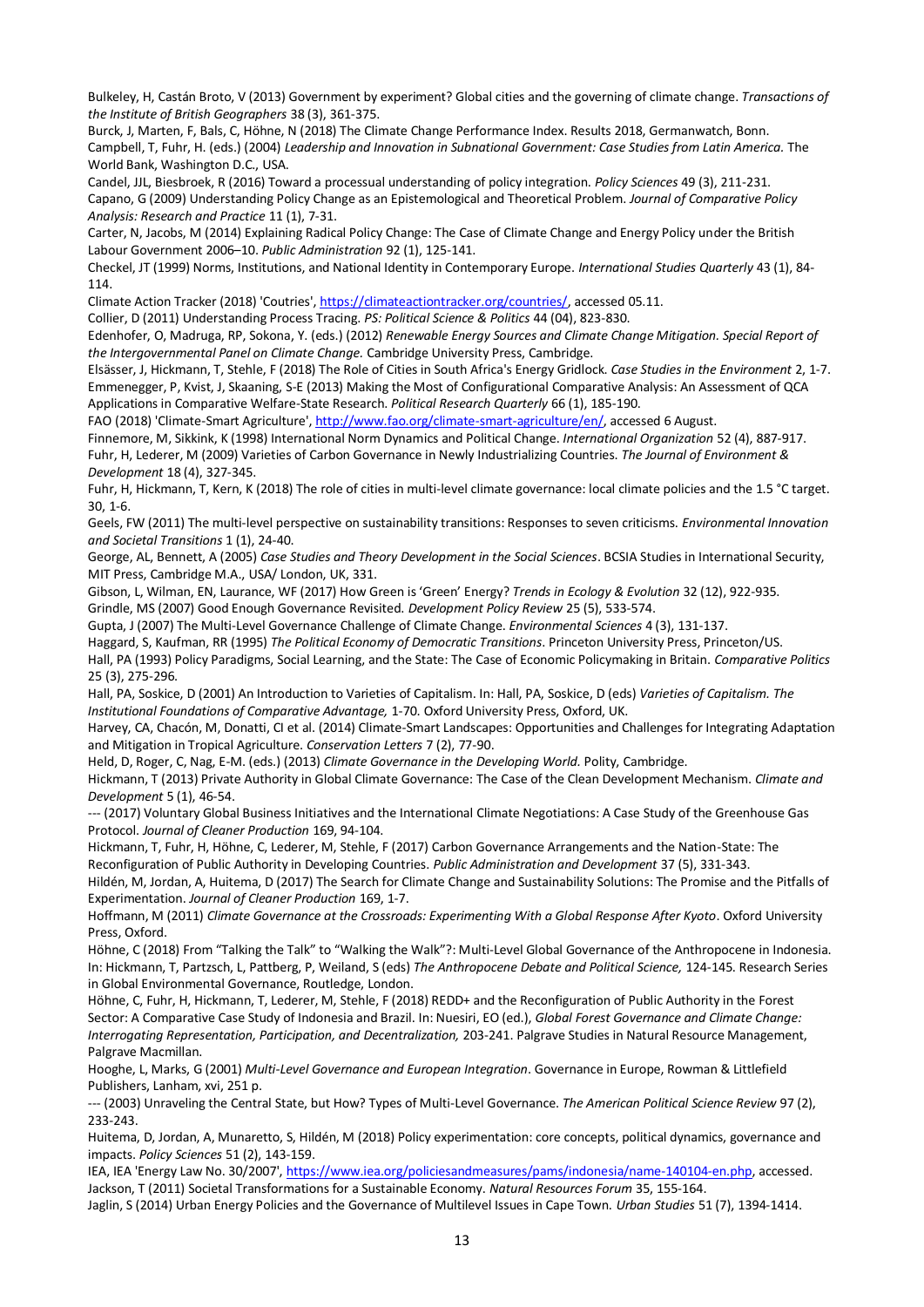<span id="page-13-25"></span><span id="page-13-18"></span><span id="page-13-9"></span>Jordan, A, Huitema, D (2014) Innovations in climate policy: conclusions and new directions. *Environmental Politics* 23 (5), 906-925. Keck, ME, Sikkink, K (1998) *Activists Beyond Borders: Advocacy Networks in International Politics*. Cornell University Press, Ithaca. Kern, F, Smith, A, Shaw, C, Raven, R, Verhees, B (2014) From laggard to leader: Explaining offshore wind developments in the UK. *Energy Policy* 69, 635-646.

<span id="page-13-28"></span><span id="page-13-26"></span>Kingdon, JW (1995) *Agendas, Alternatives, and Public Policies*. HarperCollins College Publishers, New York, USA. Krasner, SD, Risse, T (2014) External Actors, State-Building, and Service Provision in Areas of Limited Statehood: Introduction. *Governance* 27 (4), 545-567.

<span id="page-13-16"></span>Lederer, M (2012) REDD+ governance. *Wiley Interdisciplinary Reviews: Climate Change* 3 (1), 107-113.

<span id="page-13-2"></span>--- (2014 ) The Politics of Carbon Markets in the Global South. In: Stephan, B, Lane, R (eds) *The Politics of Carbon Markets*, Routledge, Cheltenham.

<span id="page-13-3"></span>--- (2015) Global Governance and Climate Change. In: Bäckstrand, K, Lövbrand, E (eds) *Research Handbook on Climate Governance,* 3-13. Edward Elgar, Cheltenham.

<span id="page-13-27"></span>--- (2018) External State Actors. In: Börz, TA, Risse, T, Draude, A (eds) *The Oxford Handbook of Governance in Areas of Limited Statehood,* 191-210. Oxford University Press, Oxford.

<span id="page-13-6"></span><span id="page-13-4"></span>Lederer, M, Höhne, C (under review) Max Weber in the Tropics: The Bureaucratization of Forestry through REDD+. 26. Lederer, M, Wallbott, L, Bauer, S (2018) Tracing sustainability transformations – drivers of Green Economy approaches in the Global South. *Journal of Environment and Development* 27 (1), 3-25.

<span id="page-13-0"></span>Lederer, M, Wallbott, L, Urban, F (2019 ) Green Transformations and State Bureaucracy. In: Fouquet, R (ed.), *Handbook on Green Growth*, Edward Elgar, Cheltenham.

<span id="page-13-5"></span><span id="page-13-1"></span>Lederer, M, Höhne, C, Stehle, F (Forthcoming) External REDD+ Advocates and Nation-States in the Global South. 37. Leggewie, C, Welzer, H (2010) Another "Great Transformation"? Social and Cultural Consequences of Climate Change. *Journal of Renewable Sustainable Energy* 2 (031009), 1-13.

<span id="page-13-19"></span><span id="page-13-7"></span>Levy, B (2015) Governance Reform: Getting the Fit Right. *Public Administration and Development* 35 (4), 238-249. Liefferink, D, Wurzel, RKW (2017) Environmental leaders and pioneers: agents of change? *Journal of European Public Policy* 24 (7), 951-968.

<span id="page-13-38"></span>Mayring, P (2000) *Qualitative Inhaltsanalyse*. Beltz, Weinheim.

<span id="page-13-30"></span><span id="page-13-14"></span>McKeown, R (2009) Norm Regress: US Revisionism and the Slow Death of the Torture Norm. *International Relations* 23 (1), 5-25. Meadowcroft, J (2011) Engaging with the politics of sustainability transitions. *Environmental Innovation and Societal Transitions* 1 (1), 70-75.

<span id="page-13-36"></span>Mello, P (2017) Qualitative Comparative Analysis and the Study of Non-State Actors. In: Schneiker, A, Kruck, A (eds) *Researching Non-State Actors in International Security: Theory & Practice,* 123-142. Routledge, London.

<span id="page-13-22"></span>Merkel, W (2010) *Systemtransformation. Eine Einführung in die Theorie und Empirie der Transformationsforschung*. 2nd Edition edn., VS Verlag für Sozialwissenschaften, Wiesbaden/Germany.

<span id="page-13-20"></span>Mintrom, M, Luetjens, J (2017) Policy entrepreneurs and problem framing: The case of climate change. *Environment and Planning C: Politics and Space* 35 (8), 1362-1377.

<span id="page-13-23"></span>Nelson, JM. ed.) (1989) *Fragile Coalitions: The Politics of Economic Adjustment.* Overseas Development Council, Washington D.C./US.

<span id="page-13-10"></span>North, DC (1990) *Institutions, Institutional Change and Economic Performance*. eds Alt, J, North, DC. The Political Economy of Institutions and Decisions, Cambridge University Press, Cambridge, UK.

<span id="page-13-8"></span>OECD (2018) *Perspectives on Global Development 2019: Rethinking Development Strategies*. Perspectives on Global Development, OECD Publishing, Paris/France, 236.

<span id="page-13-37"></span>Pahl-Wostl, C, Knieper, C (2014) The capacity of water governance to deal with the climate change adaptation challenge: Using fuzzy set Qualitative Comparative Analysis to distinguish between polycentric, fragmented and centralized regimes. *Global Environmental Change* 29, 139-154.

<span id="page-13-31"></span>Pandey, VL, Suganthi, D (2015) Fueling agricultural growth in India: Some reflections. *Land Use Policy* 42, 227-232.

<span id="page-13-11"></span>Pasquini, L, Shearing, C (2014) Municipalities, Politics, and Climate Change: An Example of the Process of Institutionalizing an Environmental Agenda Within Local Government. *The Journal of Environment & Development*.

<span id="page-13-12"></span>Persson, Å, Eckerberg, K, Nilsson, M (2016) Institutionalization or wither away? Twenty-five years of environmental policy integration under shifting governance models in Sweden. *Environment and Planning C: Government and Policy* 34 (3), 478-495. Pimentel, D (2008) *Biofuels, Solar and Wind as Renewable Energy Systems - Benefits and Risks*. Springer Netherlands.

<span id="page-13-33"></span><span id="page-13-17"></span><span id="page-13-15"></span>Purdon, M (2015) Advancing Comparative Climate Change Politics: Theory and Method. *Global Environmental Politics* 15 (3), 1-26. Ragin, CC (1987) *The Comparative Method. Moving Beyond Qualitative and Quantitative Strategies*. University of California Press, Berkeley, CA.

<span id="page-13-34"></span>--- (2000) *Fuzzy-Set Social Science.*, University of Chicago Press, Chicago, IL.

<span id="page-13-35"></span>--- (2004) Turning the Tables: How Case-Oriented Research Challenges Variable-Oriented Research. In: Brady, HE, Collier, D (eds) *Rethinking Social Inquiry: Diverse Tools, Shared Standards,* 123-138. Rowman & Littlefield, Lanham.

<span id="page-13-13"></span>Ravikumar, A, Larson, AM, Myers, R, Trench, T (2018) Inter-sectoral and multilevel coordination alone do not reduce deforestation and advance environmental justice: Why bold contestation works when collaboration fails. *Environment and Planning C: Politics and Space* 36 (8), 1437-1457.

<span id="page-13-32"></span>Republic of South Africa (1996) Constitution of the Republic of South Africa In: Africa, GoS (ed.), Pretoria.

<span id="page-13-29"></span>Richter, S (2017) Der Wolf im Schafspelz. Illegitime Herrschaft durch State Capture in Nachkriegs- und Transitionsgesellschaften. *ZeFKo Zeitschrift für Friedens- und Konfliktforschung* 6 (2), 174-206.

<span id="page-13-24"></span>Risse, T, Ropp, SC, Sikkink, K (1999) *The Power of Human Rights. International Norms and Domestic Change*. Cambridge University Press, Cambridge, UK.

<span id="page-13-21"></span>--- (2013) *The Persistent Power of Human Rights. From Commitment to Compliance*. Cambridge University Press, Cambridge, UK.